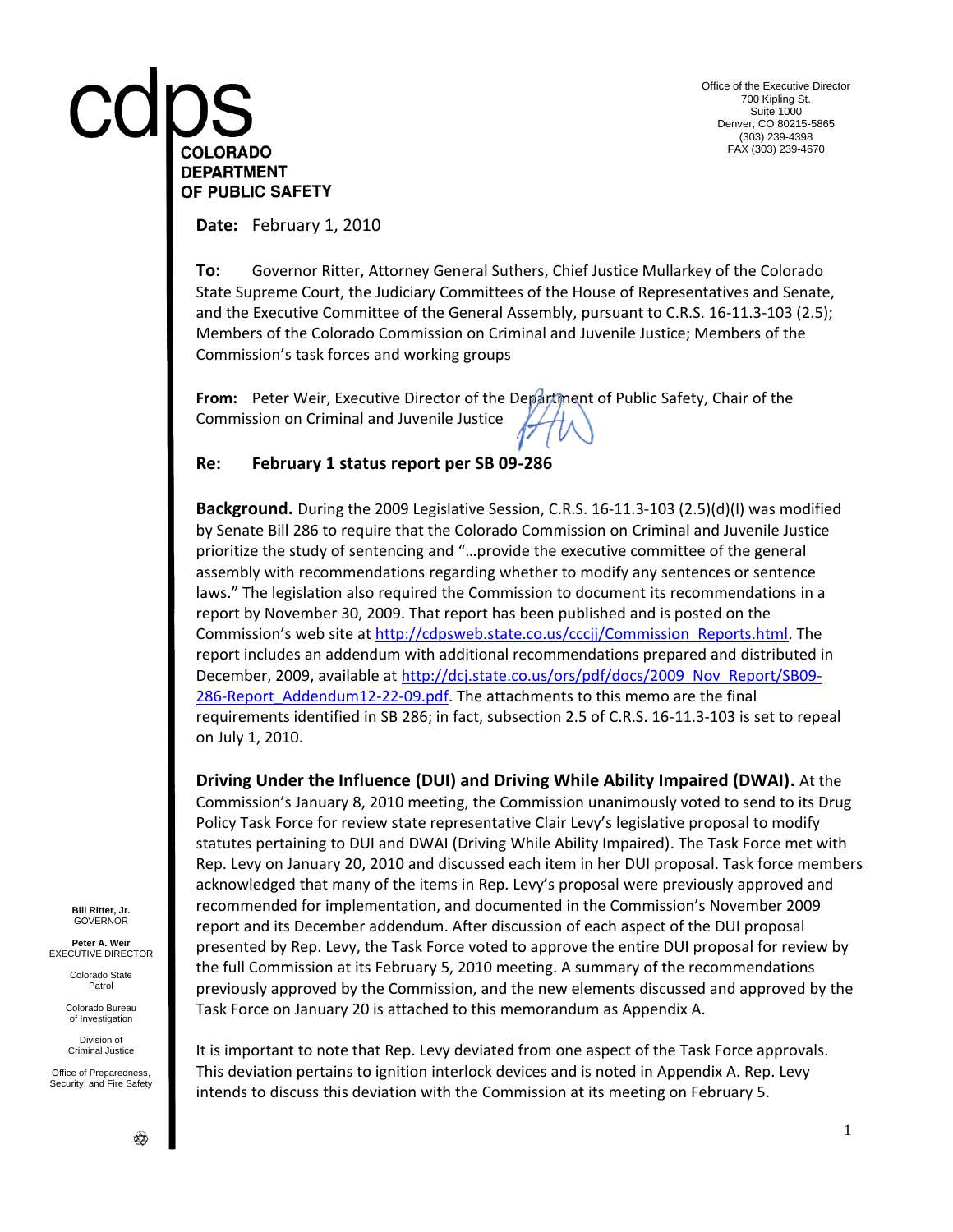**Recommendations regarding parole supervision and parole decision making.** During its first year of work, the Commission focused on improving policies and practices related to the re-entry of individuals into the community from jail and prison. This work is summarized in the Commission's December 2008 *Annual Report* which includes 66 recommendations for removing barriers to successful re-entry. After publication of the report, the majority of the Commission's efforts turned to sentencing reform. However, the Post-Incarceration Supervision Task Force (PIS Task Force), which was formed when the Commission focused on re-entry, continued to study and develop recommendations in the areas of parole release decision making, parole supervision, and revocation procedures.

On January 8, 2010, PIS Task Force members presented to the Commission its recommendations for reform in the parole decision making process and updates to current parole statutes. At that meeting, the recommendations were approved by the Commission. These recommendations are included as Appendix B.

One of the approved recommendations in Appendix B is the use of a **structured decision-making guide** for use by the adult parole board. The instrument was developed by the PIS Task Force and provides a framework for board members to systematically evaluate in the release decision-making process each offender's risk to reoffend, service/program needs and readiness for parole supervision, and victim and community impact. These guidelines are advisory and parole board members retain the authority to make the release decision that she or he believes is most appropriate in any particular case. A copy of the *Colorado Parole Board Release Guidelines Instrument* is included as Appendix C.

The PIS Task Force undertook the task of examining the current parole guidelines statute, C.R.S. 17-22.5- 404, and recommended updating the statute with language that reflects evidence-based correctional practices, that introduces a new section to address parole revocation decisions, and that ensures the statute describing parole decision making comports with the new *Colorado Parole Board Release Guidelines Instrument.* At the February 5, 2010 Commission meeting, the statutory language proposed by the PIS Task force will be discussed and voted on as a potential Commission recommendation. The proposed language is included as Appendix D.

**Plan for further study of sentencing.** The Commission's November 2009 report, mandated in S.B. 286, contains 40 recommendations for sentencing reform, and the report's December addendum includes an additional 5 recommendations. These recommendations completed Phase One of the Commission's study of sentencing. In addition, the November report provided a brief outline of the proposed continued study of sentencing laws. That outline describes Phase 2 of the Commission's study of sentencing. The Phase 2 plan will continue to be clarified by the Commission over the next few months as it agrees on a more specific study strategy and timeline.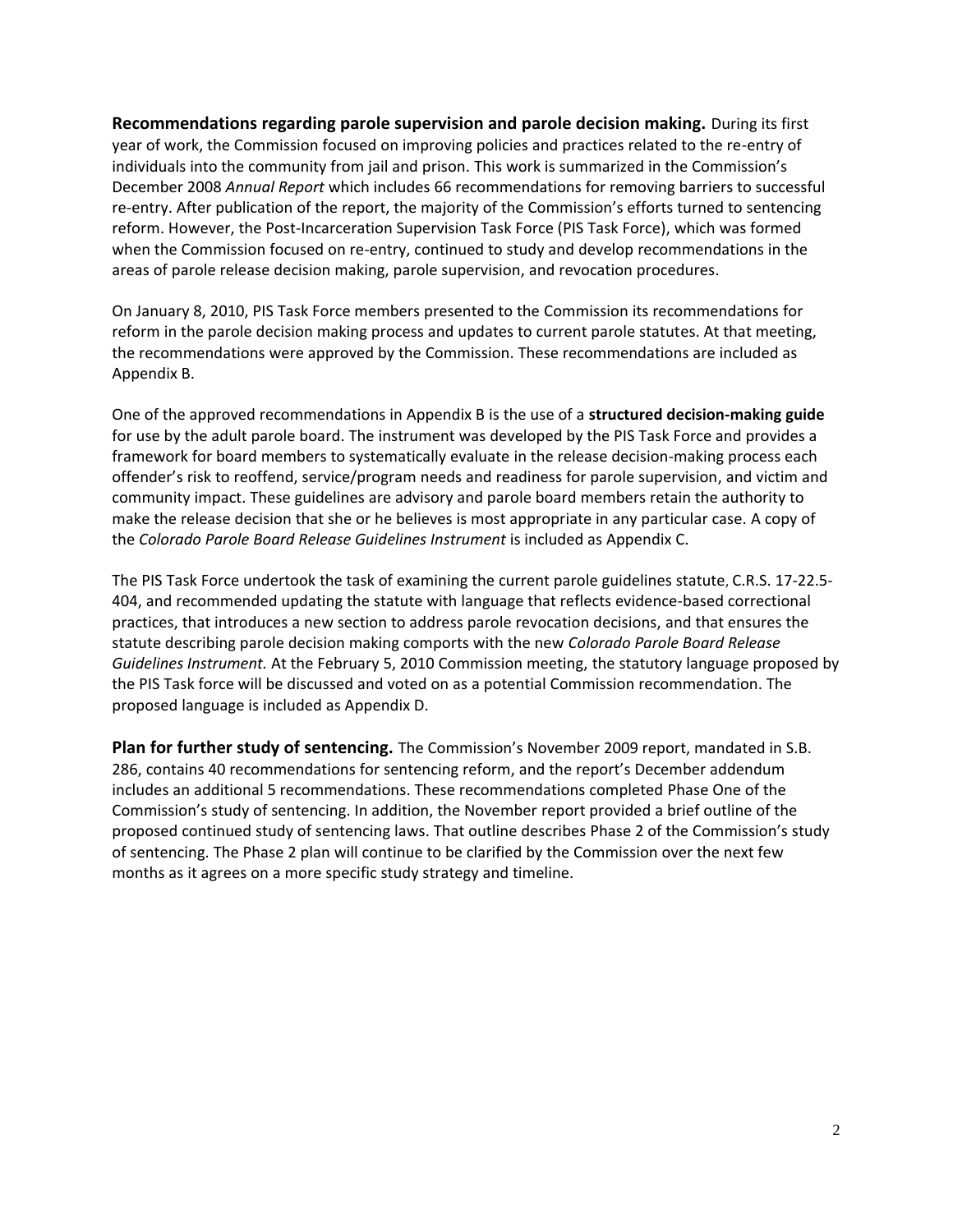# **APPENDIX A**

## **Driving Under the Influence (DUI) and Driving While Ability Impaired (DWAI)**

#### **Section 1a (PREVIOUSLY APPROVED BY THE COMMISSION). Increase the minimum alcohol surcharge.**

Increase the minimum alcohol surcharge provided in C.R.S. 42-4-1301(7)(d) from \$50 to \$100. The additional funding shall be directed to a persistent impaired driving fund to be used for community and jail-based treatment as provided in C.R.S. 42-3-303, for reimbursement to county jails, evaluation of substance abuse treatment programs and, if warranted (see Section 4b and 4c), DUI Court expansion.

#### **Section 1b (PREVIOUSLY APPROVED BY THE COMMISSION). Savings reallocated to evidence-based treatment programs.**

Any fiscal savings realized through the implementation of effective reforms shall be reallocated for the purpose of developing and sustaining viable, evidence-based substance abuse treatment programs related to DUI and associated behavioral health problems.

#### **Section 2a (LEVY). Treatment conditions.**

The court shall order treatment from a Department of Human Services approved provider pursuant to an alcohol/drug evaluation. If treatment is commenced during a period of incarceration such treatment shall be credited toward the treatment required as a condition of probation.

#### **Section 2b (PREVIOUSLY APPROVED BY THE COMMISSION). Treatment received while incarcerated to be transferable.**

Substance abuse treatment provided while incarcerated must be accepted by private sector providers during post-release treatment. This means that any treatment module completed or treatment level attained by the offender while incarcerated shall not be required to be repeated once released.

#### **Section 3a (PREVIOUSLY APPROVED BY THE COMMISSION). Information available to peace officers.**

The Colorado Bureau of Investigation (CBI), in cooperation with the Division of Motor Vehicle (DMV), should work toward sharing all alcohol- and drug- related driving convictions that are documented in each agency's data bases, and ensure that information on drivers with multiple DUI convictions is available to peace officers via the Colorado Crime Information Center (CCIC).

#### **Section 4a (PREVIOUSLY APPROVED BY THE COMMISSION). Training on evidencebased DUI sentencing practices.**

Training for court professionals on best practices for DUI cases should be expanded. To this end, the Commission will identify a working group to develop a short training curriculum for professionals in the criminal justice system on the subject of evidence-based sentencing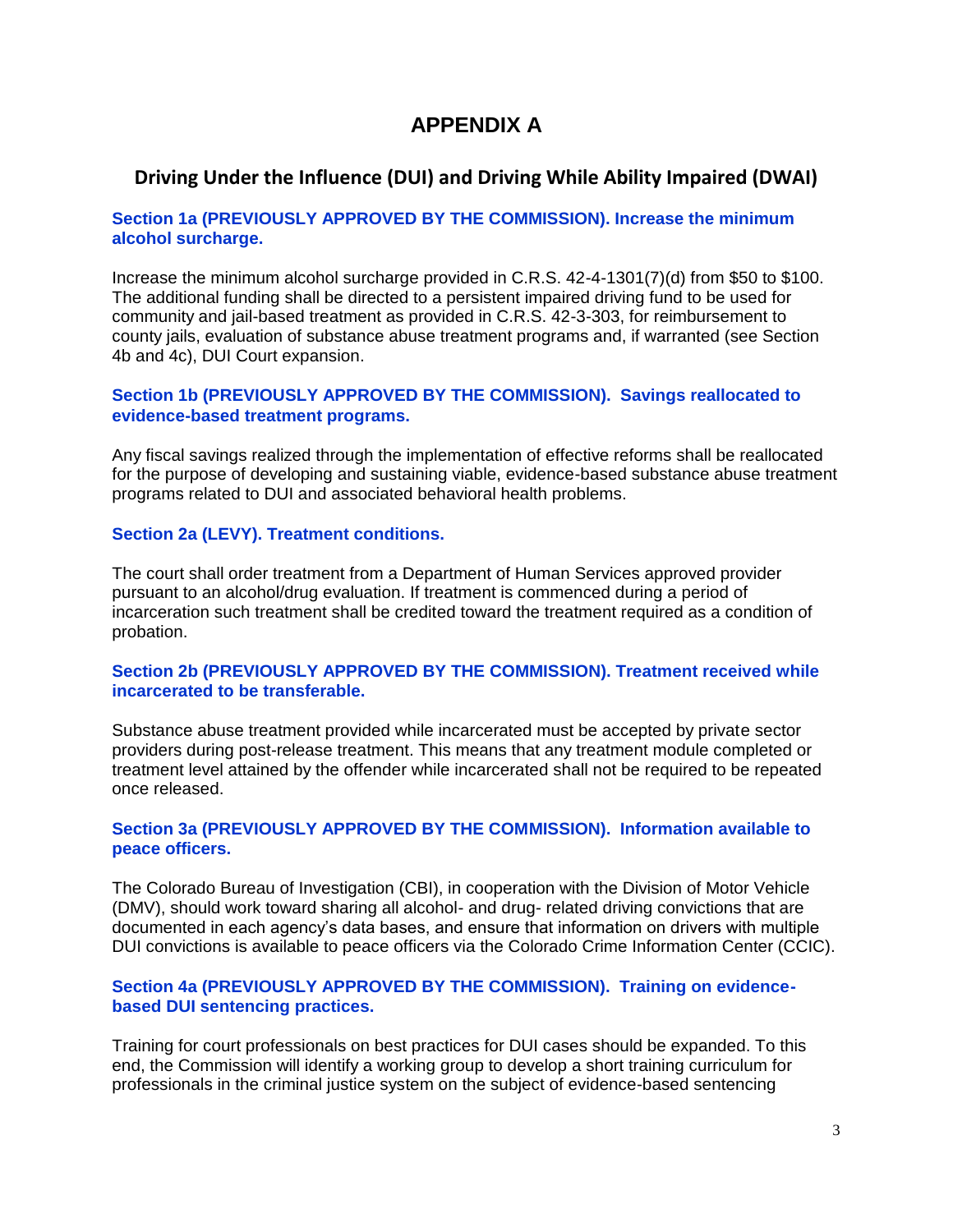practices for multiple DUI offenders. This information should be presented at the annual conferences for judges, the Colorado District Attorneys Council, and the Colorado Defense Bar.

#### **Section 4b (PREVIOUSLY APPROVED BY THE COMMISSION). Study Colorado's DUI courts.**

Examine DUI evaluation studies from other jurisdictions and evaluate Colorado DUI courts.

#### **Section 4c (PREVIOUSLY APPROVED BY THE COMMISSION). If justified, expand DUI courts statewide.**

If Colorado DUI court evaluation findings show positive outcomes, DUI courts should be expanded by developing demonstration projects that have local stakeholder commitment and adequate funding. When appropriate, funding sources for DUI courts should be actively explored by local officials.

#### **Section 5a (PREVIOUSLY APPROVED BY THE COMMISSION). Modify bond statutes for defendants accused of 3rd and subsequent alcohol and drug related driving offenses.**

On a 3rd and subsequent alcohol-related driving arrest, if the defendant is granted bond, the conditions of the bond must include participation in a treatment program and regular monitoring such as electronic monitoring, alcohol testing and/or vehicle disabling devices. Relief from these conditions can only occur upon motion of the defendant, a hearing, and a written finding by the court that the these conditions are not in the interests of justice and that public safety is not endangered by the removal of the conditions.

#### **Section 6a (PREVIOUSLY APPROVED BY THE COMMISSION).<sup>1</sup> Eliminate some nonalcohol/drug driving offenses as prerequisites for HTO's and eliminate mandatory jail sentences for non-alcohol offenses.**

Eliminate non-alcohol related Driving Under Revocation (DUR), Driving Under Suspension (DUS) and Driving Under Denial (DUD) as a major offense for consideration by the DMV as a predicate offense to classification as a Habitual Traffic Offender. Eliminate mandatory jail sentences for non-alcohol related DUR, DUS and DUD while still retaining them as discretionary.

#### *DISCUSSION*

l

*The Commission finds that existing statutes provide a mechanism to invoke felony charges against offenders who have committed multiple dangerous driving crimes. C.R.S. 42-2-202 details the requirements to be declared a habitual traffic offender, including three or more separate convictions within 7 years for driving under the influence (DUI) and driving while ability impaired (DWAI), driving under revocation (DUR), driving under suspension (DUS), and driving under denial (DUD), among other things. The following offenses are included as major offenses*  for the purpose of defining a habitual offender: reckless driving; false swearing on a Department *of Motor Vehicle form; vehicular assault, vehicular homicide or manslaughter or criminally negligent homicide which results from the operation of a motor vehicle; and failure to remain at the scene of an accident resulting in death or serious bodily injury). In addition, the accumulation of points for 18 or more convictions within a 5 year period can result in a charge of habitual traffic offender.*

 $1$  What is now numbered as Section 6a is a combination of what was HTO-1 and HTO-2 on page 8 of the December Addendum (2009). HTO refers to habitual traffic offense.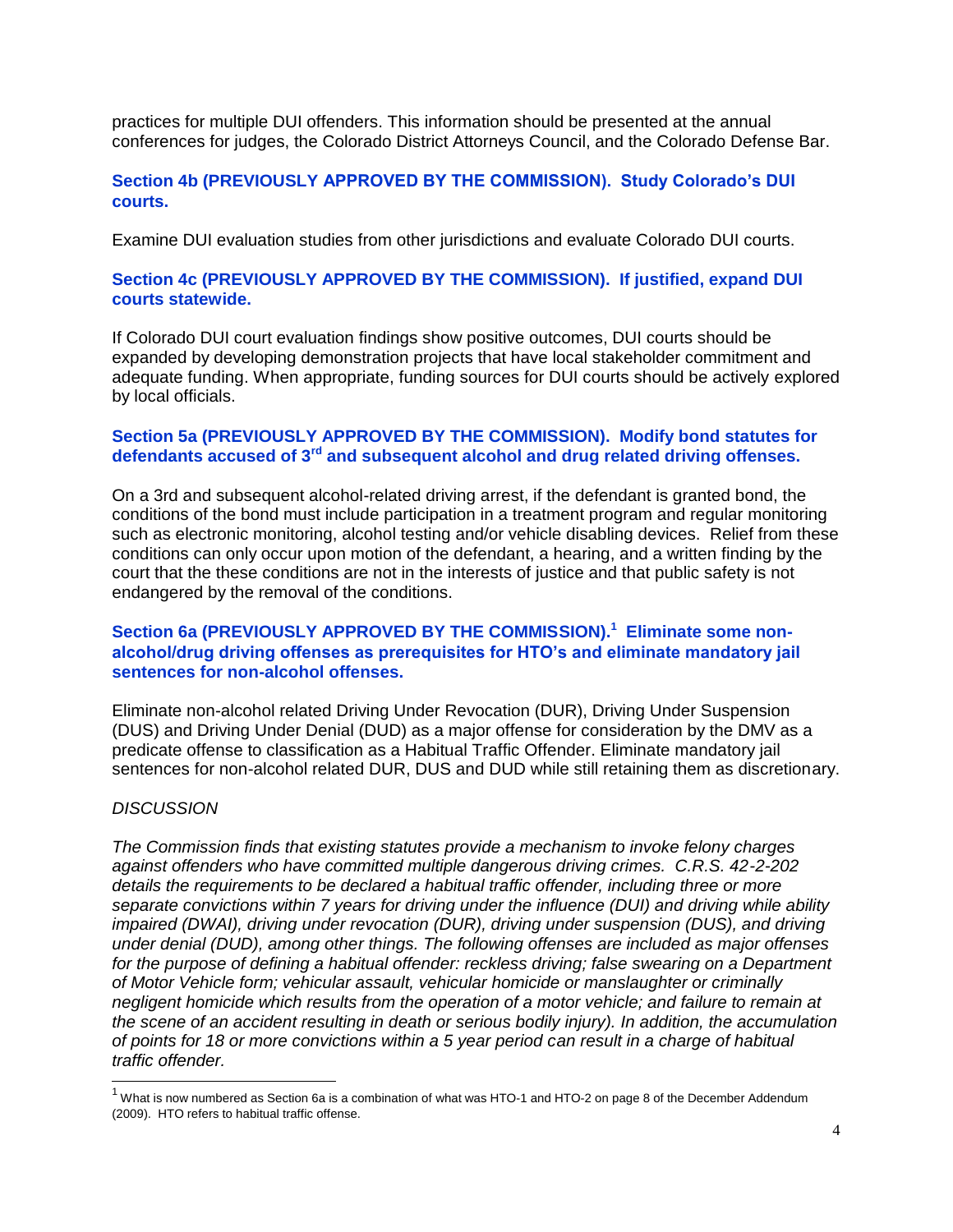*Any person who drives a motor vehicle after being classified as an habitual traffic offender commits a class 1 misdemeanor and may be subject to penalties including a mandatory minimum 30 days in county jail, 40 hours of community service, a mandatory minimum fine of \$3,000, or a combination per C.R.S. 42-2-206 (1)(a)(II)).*

*The crime of aggravated driving with a revoked license (C.R.S. 42-2-206(1)(b)(I)) is a class 6 felony. A person commits aggravated driving with a revoked license if the person is classified an habitual traffic offender, then operates a motor vehicle in Colorado, and while operating the motor vehicle commits any of the following offenses:*

- *A. DUI or DUI per se; "Per se" laws make it illegal to operate a motor vehicle if there is any detectable level of a prohibited drug, or its metabolites, in the driver's blood.*
- *B. DWAI;*
- *C. Reckless driving;*
- *D. Eluding or attempting to elude a police officer;*
- *E. Any violation of a reporting requirement concerning vehicle accidents;*
- *F. Vehicular eluding.*

#### **Section 7. Proposed DUI Sentencing Revisions**

The Commission's DUI/Drug Policy Task Force approved the following elements of DUI sentencing reform at its January 20, 2010 meeting. In this fashion, the Task Force recommends to the Commission that it approve these elements as recommendations. The Commission will vote on whether to recommend these elements as part of its sentencing reform efforts at its February 5, 2010 meeting.

**7a.** No changes to penalties for the 1<sup>st</sup> DUI offense.

**7b.** For **all 2nd DUI offenses,** the court must impose an initial minimum jail sentence of 10 consecutive days, up to one year.

**7c.** At least 10 consecutive days must be served. This minimum sentence shall not be suspended and the offender is not eligible for earned time, good time, or trustee status. If work release is granted pursuant to this provision then the offender is not eligible for day for day credit on work release (C.R.S. 18-1.3-106)

**7d.** Credit for time served while in custody for the offense prior to conviction is mandatory. If the offender only receives the minimum 10 consecutive days in jail then pretrial confinement will be credited against that period.

**7e.** A mandatory probation period of 2 years and 1 year of jail suspended must be imposed in addition to the initial jail sentence.

**7f.** Any time served during the initial sentence to jail shall not be credited against the 1 year of jail suspended as a condition of probation.

**7g.** Imposition of jail sentences or other sanctions for violations of probation may be done incrementally, but cannot exceed an aggregate of 1 year. The court shall consider the level of severity of any violation when imposing any sanction.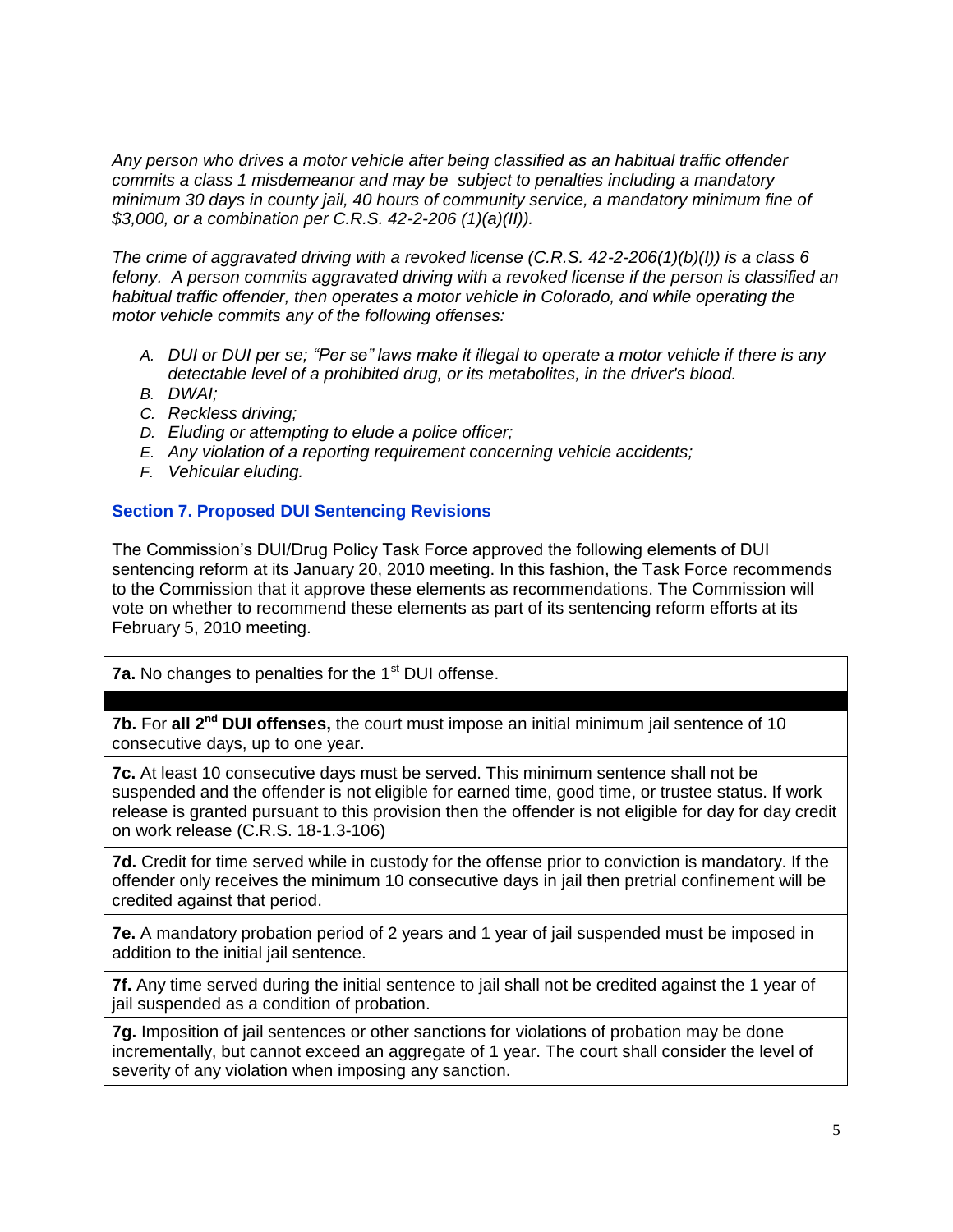**7h.** Work release is allowed for existing job, education and court ordered treatment for the first 10 days on a  $2^{nd}$  offense.

**7i.** Between 48 and 120 hours of public service is required.

**7j.** A fine of \$600-\$1500 is required. However, this can be waived or suspended at judicial discretion.

**7k.** If a 2<sup>nd</sup> DUI offense is committed on or before 5 years of the date of offense for a prior DUI offense, then **no** alternative sentence shall be imposed (e.g., in-home detention).

**7l.** However, once the minimum of 10 consecutive days is served the court may impose an alternative sentence.

**7m.** If a 2<sup>nd</sup> DUI offense is committed beyond 5 years of the date of offense for a prior DUI offense, then the offender shall be sentenced to jail for 10 days, up to one year, or an alternative sentence may be imposed (e.g., in-home detention). The consecutive requirement does not apply to this section.

**7n.** For **all 3rd and subsequent DUI offenses** the court must impose an initial minimum jail sentence of 60 consecutive days, up to one year.

**7o.** At least 60 consecutive days must be served. This minimum sentence shall not be suspended and the offender is not eligible for earned time, good time, or trustee status. If work release is granted pursuant to this provision then the offender is not eligible for day for day credit on work release (C.R.S. 18-1.3-106)

**7p.** Credit for time served while in custody for the offense prior to conviction is mandatory.

**7q.** A mandatory probation period of 2 years and 1 year of jail suspended must be imposed in addition to the initial jail sentence.

**7r.** Any time served during the initial sentence to jail shall not be credited against the 1 year of jail suspended as a condition of probation.

**7s.** Imposition of jail sentences or other sanctions for violations of probation may be done incrementally, but cannot exceed an aggregate of 1 year. The court shall consider the level of severity of any violation when imposing any sanction.

**7t.** Work release is allowed for existing job, education and court ordered treatment for the first 60 consecutive days on a 3rd offense.

**7u.** No alternative sentence shall be imposed (e.g., in-home detention).

**7v.** However, once the minimum of 60 consecutive days is served the court may impose an alternative sentence.

**7w.** Between 48 and 120 hours of public service is required.

**7x.** A fine of \$600-\$1500 is required. However, this can be waived or suspended at judicial discretion.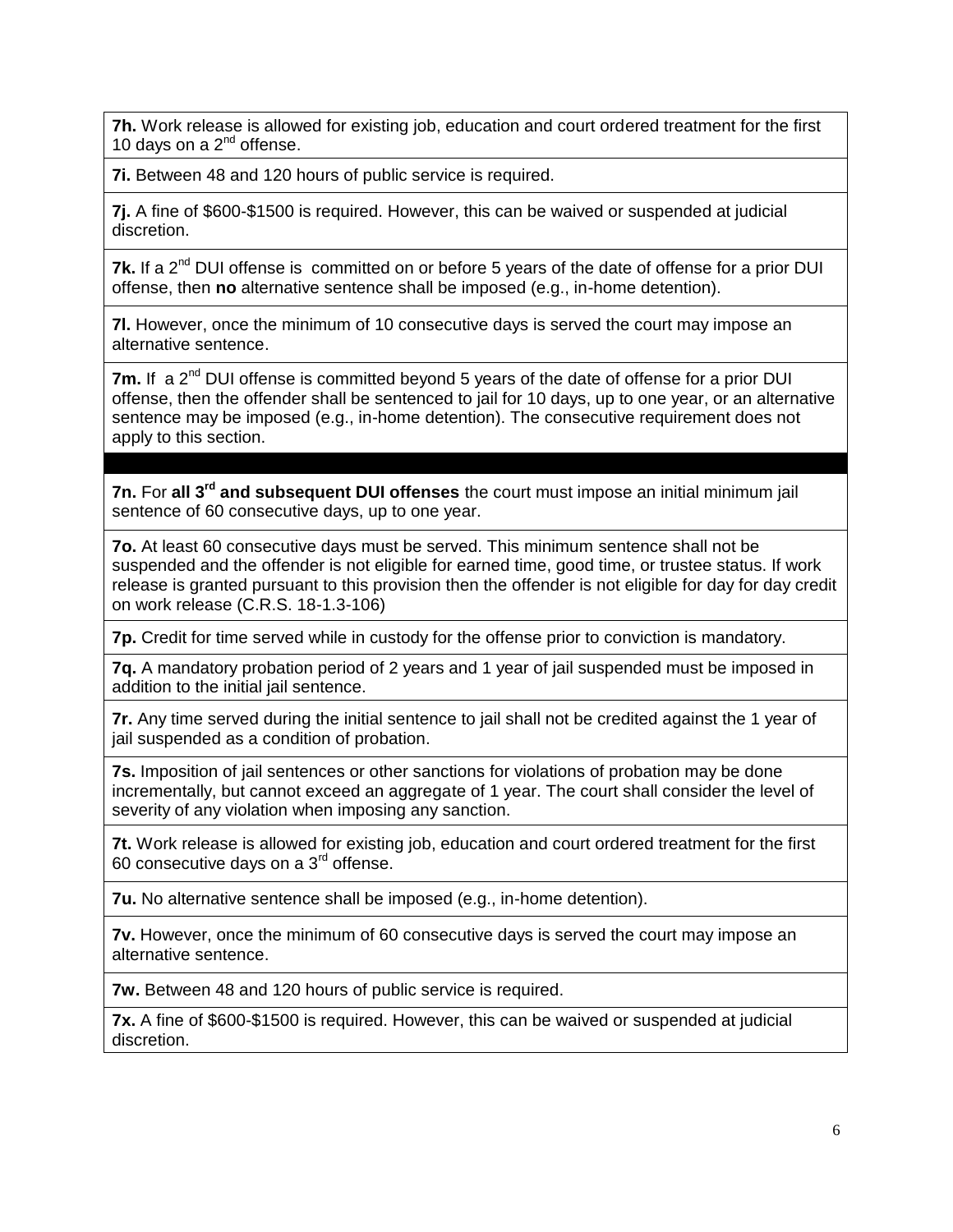**7y.** If a 3<sup>rd</sup> DUI offense is committed on or before 7 years of the date of offense for a prior DUI offense, then 60 consecutive days in jail must be served, work release is not allowed and no alternative sentence shall be imposed (e.g., in-home detention).

# **To be written as a preamble<sup>2</sup>**

**7z. The legislature recognizes that the court has the authority and encourages the use of sanctions in addition to a jail sentence as conditions of probation for any DUI offense. This includes, but is not limited to, wearing a continuous alcohol monitoring device, inhome detention during probation, and/or mandatory ignition interlock device even while license is under suspension.**

#### **Probation**

**7aa.** A mandatory minimum of two years probation for second and subsequent offenses must be imposed as a separate component of the sentence. This probationary period will commence immediately upon sentencing. The judge may impose up to an additional two years of probation, if necessary, for further monitoring and treatment.

**7bb.** In addition to the initial jail sentence the court shall impose and suspend 1 year of jail as a condition of probation.

**7cc.** The initial sentence to jail is not credited against probationary jail time.

**7dd.** Any alcohol and/or drug education or treatment ordered must be done by an approved provider.

**7ee.** Court ordered treatment must be completed before the offender may be released from probation. The court may mandate that this treatment begin during any sentence to incarceration.

**7ff.** The prosecution, defendant, defendant's counsel, or probation officer may petition the court for early termination of probation by demonstrating substantial compliance with all terms and conditions of probation, successful completion of approved alcohol and/or drug treatment, and that the termination of probation will not endanger public safety.

#### *Points of clarification*

 $\overline{\phantom{a}}$ 

- The provisions of C.R.S. § 42-4-1301 (7)(c)(II) still apply. This means that repeat offenses do not have to be pled (i.e., repeat DUI offenders,  $2^{nd}$  and subsequent, do not have to be pled).
- The provisions of C.R.S. § 16-5-402, which provide for limitations of collateral attacks, still apply (i.e., 18 month limit for misdemeanors).

#### **No number. (Additional Drug Policy Task Force recommendation). Public education funding.**

Funding should be set aside for public education regarding changes to DUI law as proposed by the previous recommendations.

**<sup>2</sup>**The DUI/Drug Policy Task Force approved 7z as a potential preamble to the statute. However, the bill is likely to be drafted with specific language in the body of the bill, rather than a preamble, that encourages the use of an approved ignition interlock device as defined in C.R.S. 42-2-132.5(7)(a) as a condition of bond, probation, and day-release from jail for work, education, medical or substance abuse treatment participation.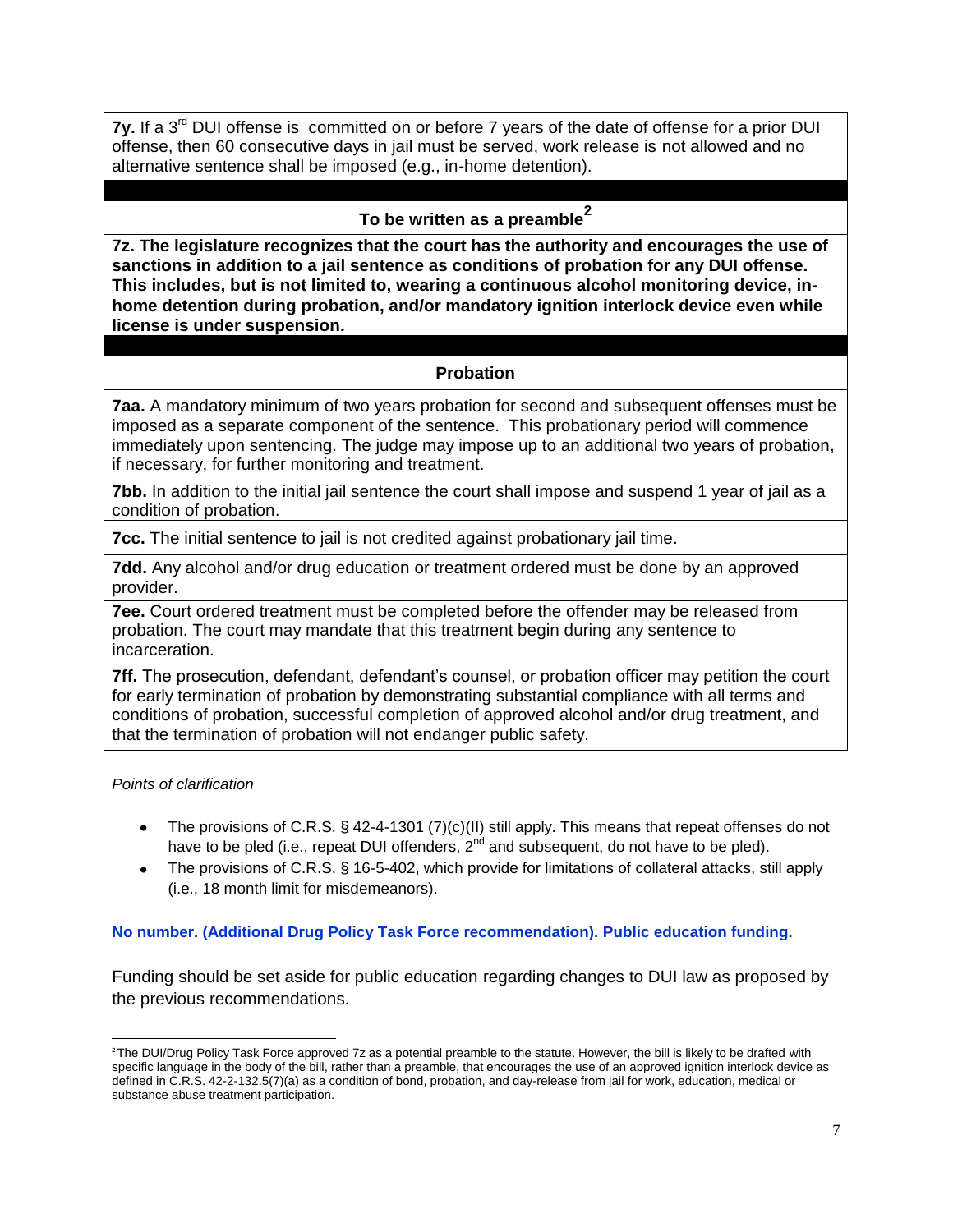# **APPENDIX B**

#### **COLORADO COMMISSION ON CRIMINAL AND JUVENILE JUSTICE**

#### *RECOMMENDATIONS*

#### **PAROLE AND PAROLE RELEASE DECISION MAKING**

#### **PIS09-1. Modify C.R.S. 17-2-207(3) to eliminate mandatory arrest provisions for individuals on parole.**

#### **Current statute**

CRS 17-2-207 *(NOTE: A strikethrough of words indicates suggested deletions from existing statute.)* (3) Offenders on parole shall remain under legal custody and shall be subject at any time to be returned to a correctional facility. If any paroled offender leaves the state without lawful permission, he shall be held as a parole violator and arrested as such. If any parolee not paroled to reside in a county in which a correctional facility is located is found within the boundaries of such county without lawful permission, or if any parolee who is paroled to reside in such county or is in such county without lawful permission is found within the boundaries of state property without lawful permission, he shall be arrested as a parole violator.

#### *Discussion*

*The three elements of this paragraph should be eliminated. These violations are better managed using parole officer discretion which, if appropriate, may involve intermediate sanctions rather than arrest and revocation. In addition, the expansion of correctional and "state property" in most counties makes prohibitive the travel restrictions mandated by this statute.* 

*There are some county jails that will not accept technical violators unless the violator is a clear danger to the local community. DOC has made provisions for instances in these circumstances. Some county sheriff's have space and DOC will send a technical violator to those county jails.*

#### **PIS09-2. Modify C.R.S. 17-22.5-405 to clarify eligibility exclusions, program compliance, and criminal history disqualifications.**

#### **Current statute**

CRS 17-22.5-405 *(NOTE: Capital letters indicate suggested new material to be added to existing statutes; a strikethrough of words indicates suggested deletions from existing statute.)* (1.5) (a) Earned time, not to exceed twelve days for each month of incarceration or parole, may be deducted from an inmate's sentence if the inmate:

(I) Is serving a sentence for a class 4, class 5, or class 6 felony;

(II) Has incurred no CLASS I code of penal discipline violations WITHIN THE PREVIOUS TWENTY- FOUR MONTHS AND NO CLASS II CODE OF PENAL DISCIPLINE VIOLATIONS WITHIN THE PREVIOUS TWELVE MONTHS OR SINCE BEING CURRENTLY INCARCERATED IF LENGTH OF INCARCERATION TIME ON CURRENT CONVICITON IS LESS THAN TWENTY-FOUR MONTHS. while incarcerated (III) IS CURRENTLY has been program-compliant; and

(IV) Was not convicted of, and has not previously been convicted of a felony crime in sections 18-7-402 to 18-7-407, C.R.S., section 18-12-102, C.R.S., or section 18-12-109, C.R.S., SECTION 18-6-701, SECTION 18-3-303, SECTION 18-3-305, SECTION 18-3-306, or a crime listed in section 24-4.1-302 (1), C.R.S.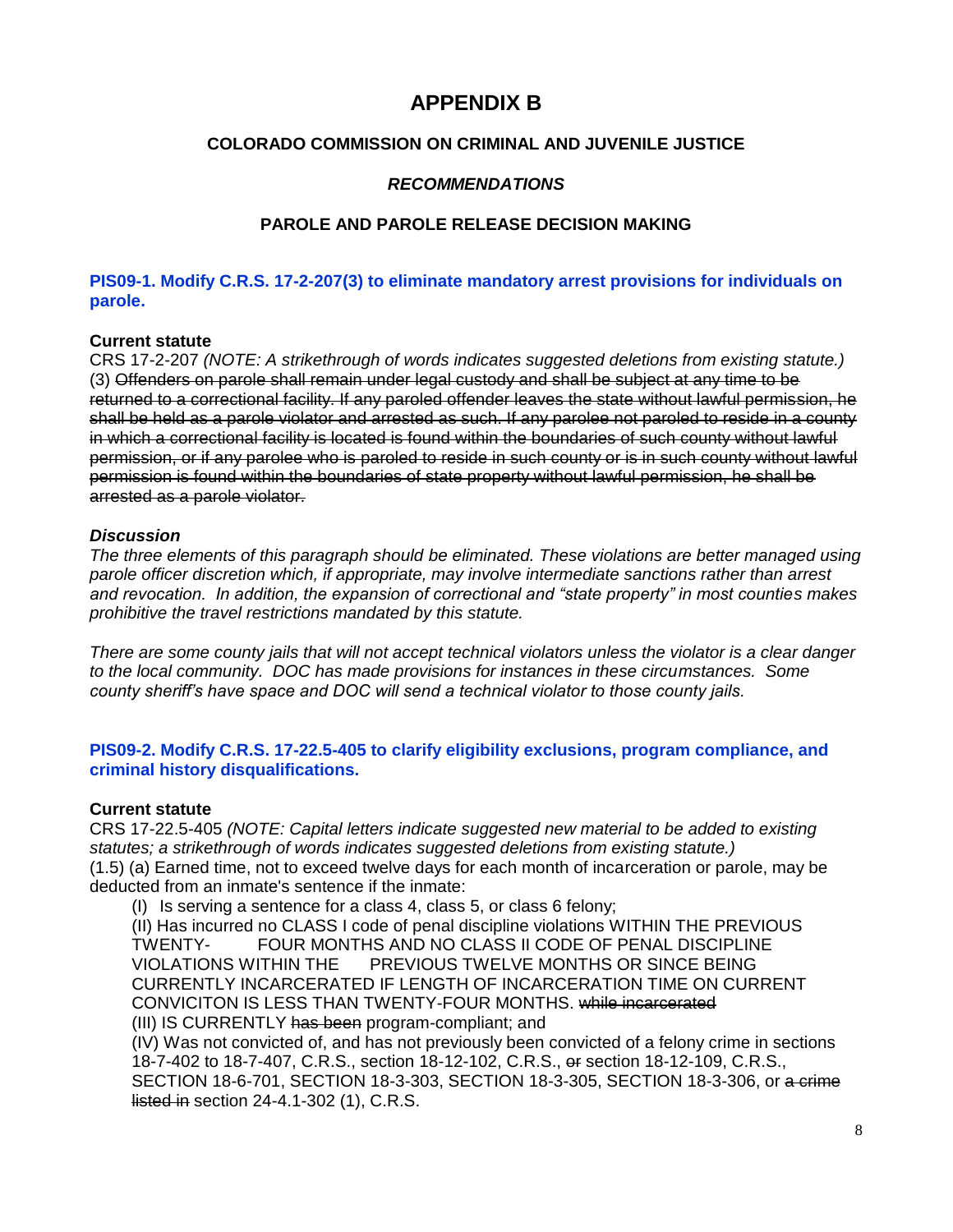(6) Earned release time shall be scheduled by the parole board and the time computation unit in the department of corrections for inmates convicted of class 4 and class 5 felonies up to sixty days prior to the mandatory release date and for inmates convicted of class 6 felonies up to thirty days prior to the mandatory release date for inmates who meet the following criteria:

(a)The inmate has INCURRED no CLASS I code of penal discipline violations WITHIN THE PREVIOUS TWENTY-FOUR MONTHS AND NO CLASS II CODE OF PENAL DISCIPLINE VIOLATIONS WITHIN THE PREVIOUS TWELVE MONTHS OR SINCE BEING CURRENTLY INCARCERATED IF LENGTH OF INCARCERATION TIME ON CURRENT CONVICITON IS LESS THAN TWENTY-FOUR MONTHS.

(b) The inmate is CURRENTLY program-compliant; and

(c) The inmate was not convicted of, and has not previously been convicted of a felony crime in sections 18-7-402 to 18-7-407, C.R.S., section 18-12-102, C.R.S., or section 18-12-109, C.R.S., SECTION 18-6-701, SECTION 18-3-303, SECTION 18-3-305, SECTION 18-3-306 or a crime listed in section 24-4.1-302 (1), C.R.S.

#### *Discussion*

*These changes limit the period for which a COPD violation would disallow earned time and earned release time as defined in HB 09-1351 rather than leaving this period undefined, potentially including old violations which no longer are characteristic of an offender's behavior.* 

*First, the exclusion from eligibility for disciplinary convictions while incarcerated would be time bound. The current language makes earned time ineligible for inmates who have any Class I or Class II COPD (Code of Penal Discipline) violation.* 

- *The new language includes the following time boundaries:*
	- o *Earned time under this statute could not be received if an individual was incarcerated for more than 24 months and received*
		- *Any Class I COPD conviction during the previous 24 months or*
		- *Any Class II COPD conviction during the previous 12 months.*
	- o *Earned time under this statute could not be received if an individual was incarcerated for less than 24 months and received*
		- *Any Class I COPD conviction during the course of the current incarceration, or Any Class II COPD conviction during the past 12 months.*
	- o *Earned time under this statute could not be received if an individual was incarcerated for less than 12 months and received*
		- *Any Class I or Class II COPD conviction during this period of incarceration.*

*Second, this recommendation clarifies that an inmate must be currently program compliant to be eligible for earned time and earned release time as defined in this statute. Current language allows eligibility when an inmate was program compliant in the past, but who currently may not be compliant.*

*Third, ineligibility as currently defined by the enumerated statutes includes misdemeanor offenses offense (CRS 18-6-701). The modification recommended here updates "crime" with "felony crime." In addition, it adds "contributing to the delinquency of a minor" as a disqualifying crime since this offense is typically the result of a plea negotiation from a more serious crime.*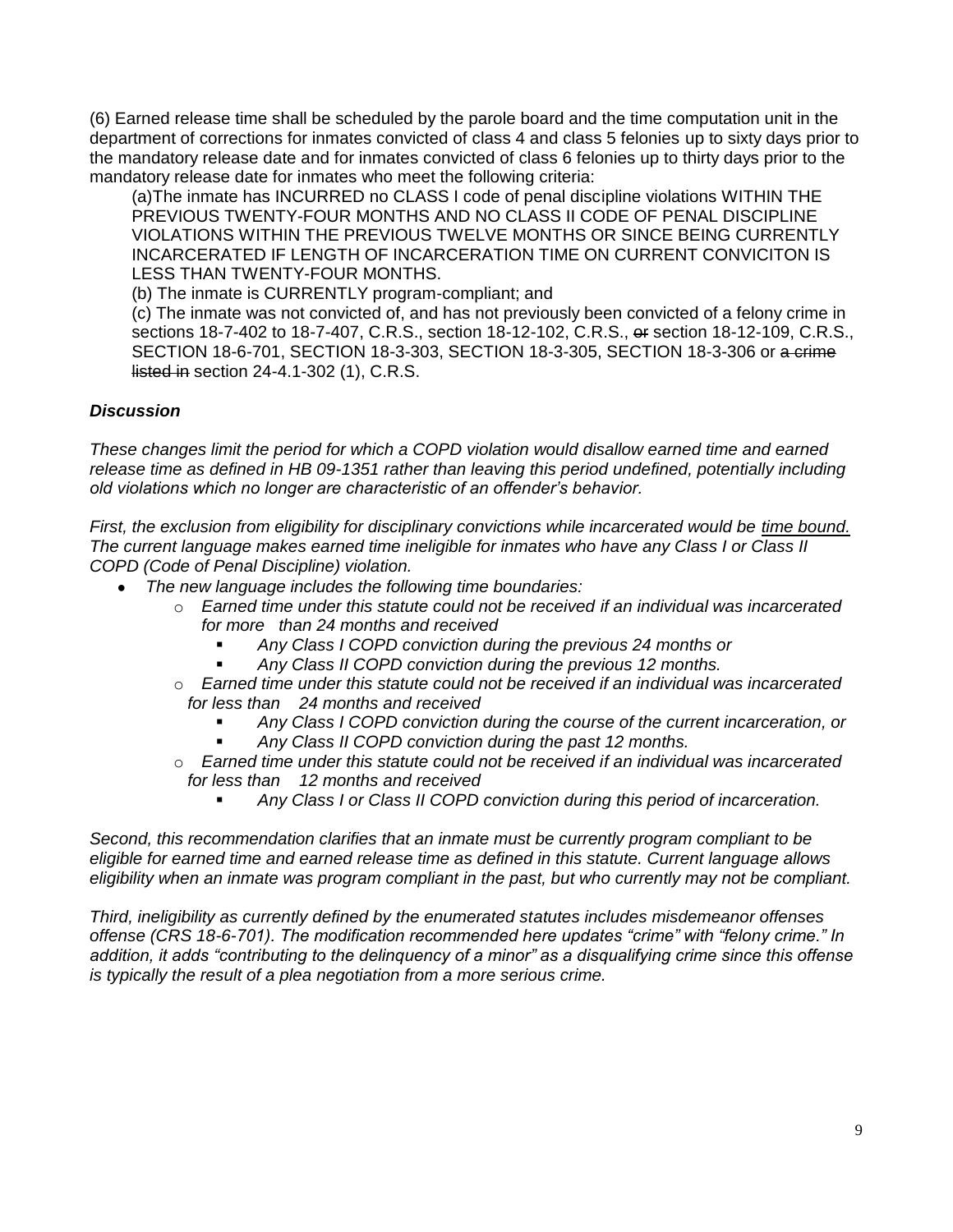**PIS09-3. Introduce a structured decision-making guide for use by the Colorado parole board. The form for the** *Colorado Parole Board Release Guidelines Instrument* **is appended** *(see Appendix C).* **Include in the legislative declaration (C.R.S. 17-22.5-404) that the guidelines reflect evidence-based practices by prioritizing public safety and actuarially-determined risk, criminogenic needs, and offender readiness for parole; organize and streamline existing information; promote consistency in parole decision making; and allow for systematically collecting data on parole decision making.** 

#### *Discussion*

l

*Research consistently finds that actuarial instruments outperform professional judgment by a 3:1 ratio, meaning that professional judgment has been found to be wrong two-thirds of the time.<sup>3</sup> Research has also determined that addressing the service needs of high risk offenders can reduce recidivism.<sup>4</sup> Consequently, at the core of recidivism reduction and evidence-based practices in corrections is the use of scientifically developed risk and needs assessment instruments.* 

*The Colorado Parole Board Release Guidelines Instrument organizes information systematically and prioritizes public safety by relying on two such instruments, the Colorado Actuarial Risk Assessment Score (CARAS) which predicts risk to reoffend, and the Level of Supervision (LSI), which identifies the individual's needs that are associated with criminal behavior. Both instruments are currently completed by DOC personnel, and the data elements reside in DOC's information management system. As such, the instrument has the capability of being automated when resources allow. DOC supports this Guideline instrument. Currently, the parole board reviews several documents and case summaries when making release decisions but the information is not organized systematically nor is individual, case-level data available for analysis on the decisions made by board members.*

<sup>3</sup> See *The Clinical Prediction of Violent Behavior*, by John Monahan (1995: Chapter 3). Additionally, citing numerous classic studies, Hilton and Simmons report that the accumulation of research into violence and risk assessment has led to the conclusion that unaided clinical judgments are of little value the availability of actuarial instruments will improve forensic decision making (eg, Dawes, 1994; Dawes, Faust & Meehl, 1989; Grove & Meehl, 1996; Janus & Meehl, 1997; Mullen & Reinehr, 1982; Rice & Harris, and others). In N.Z. Hilton, J.L. Simmons. (2001). The Influence of Actuarial Risk Assessment in Clinical Judgments. *Law and Human Behavior, 25*, 393-408. See also Grove, W. M. & Meehl, P. E. (1996). Comparative efficiency of information (subjective, impressionistic) and formal (mechanical, algorithmic) prediction procedures: The clinical-statistical controversy. *Psychology, Public Policy, and Law, 2*, 293-323.

<sup>4</sup> Criminogenic risk refers to attributes associated with criminal behaviors and recidivism include (Gendreau, and Andrews, 1990): (1) Anti-social attitudes, values, and beliefs (criminal thinking); (2) Pro-criminal associates and isolation from prosocial associates, (3) Particular temperament and behavioral characteristics (e.g., egocentrism); (4) Weak problem-solving and social skills; (5) Criminal history; (6) Negative family factors (i.e., abuse, unstructured or undisciplined environment), criminality in the family, substance abuse in the family); (7) Low levels of vocational and educational skills (8) Substance abuse. The more risk factors present, the greater the risk for committing criminal acts. See Andrews, D.A. and Bonta, J. L. (2003*). Level of Supervision Inventory-Revised. U.S. Norms Manual Supplement.* Multi Health Systems, Toronto. The LSI assesses the extent of need in the following areas: criminal history, education, employment, financial, family and marital relationships, residential accommodations, leisure and recreation activities, companions, alcohol and drug problems, emotional and personal, and pro-social attitudes and orientations.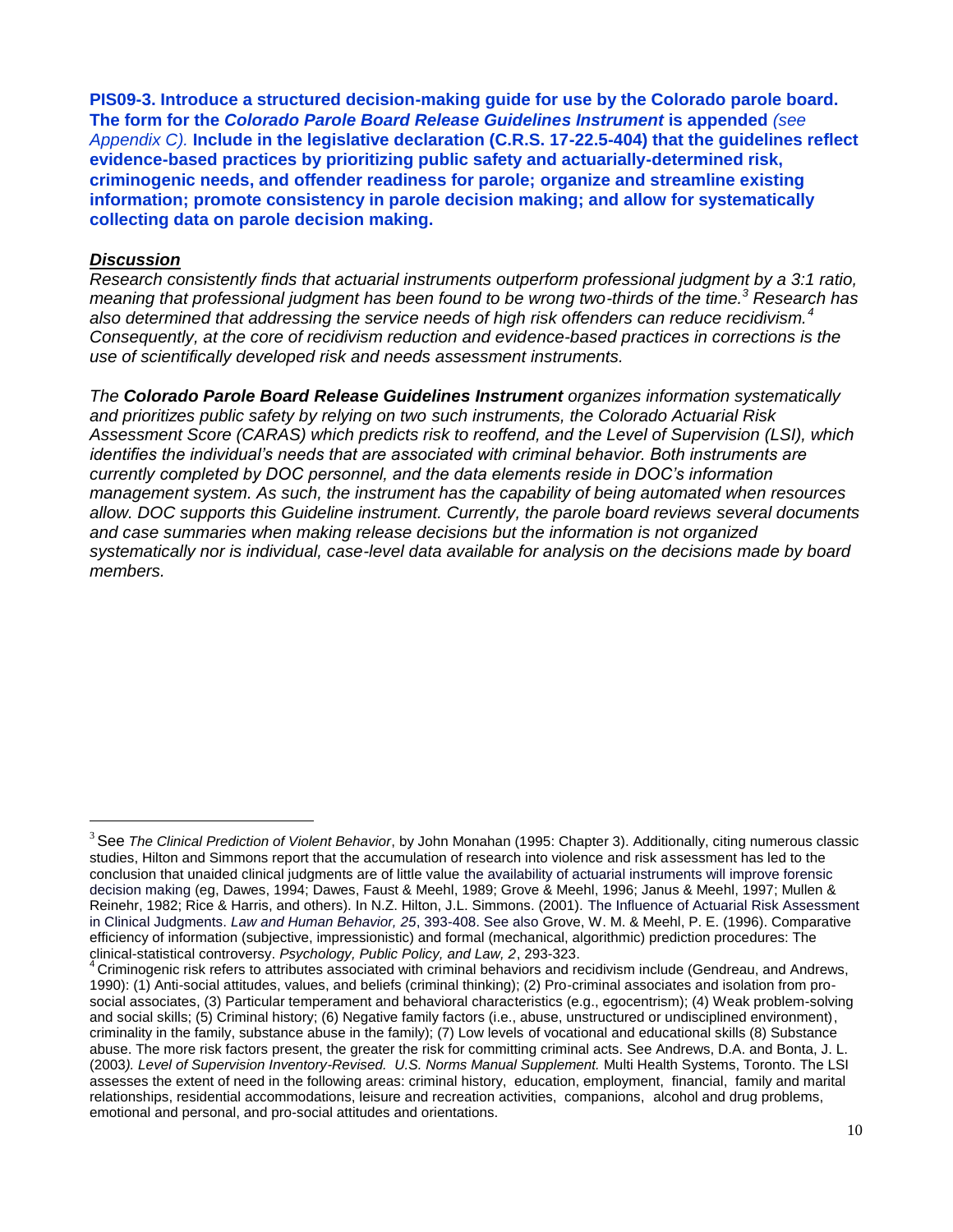# **Appendix C**

**On January 8, 2010, the Colorado Commission on Criminal and Juvenile Justice approved the following recommendation which refers to the instrument that begins on the following page (page 13).**

**PIS09-3. Introduce a structured decision-making guide for use by the Colorado parole board. The form for the** *Colorado Parole Board Release Guidelines Instrument* **is appended. Include in the proposed legislative declaration (C.R.S. 17-22.5-404) that the guidelines reflect evidencebased practices by prioritizing public safety and actuarially-determined risk, criminogenic needs, and offender readiness for parole; organize and streamline existing information; promote consistency in parole decision making; and allow for systematically collecting data on parole decision making.**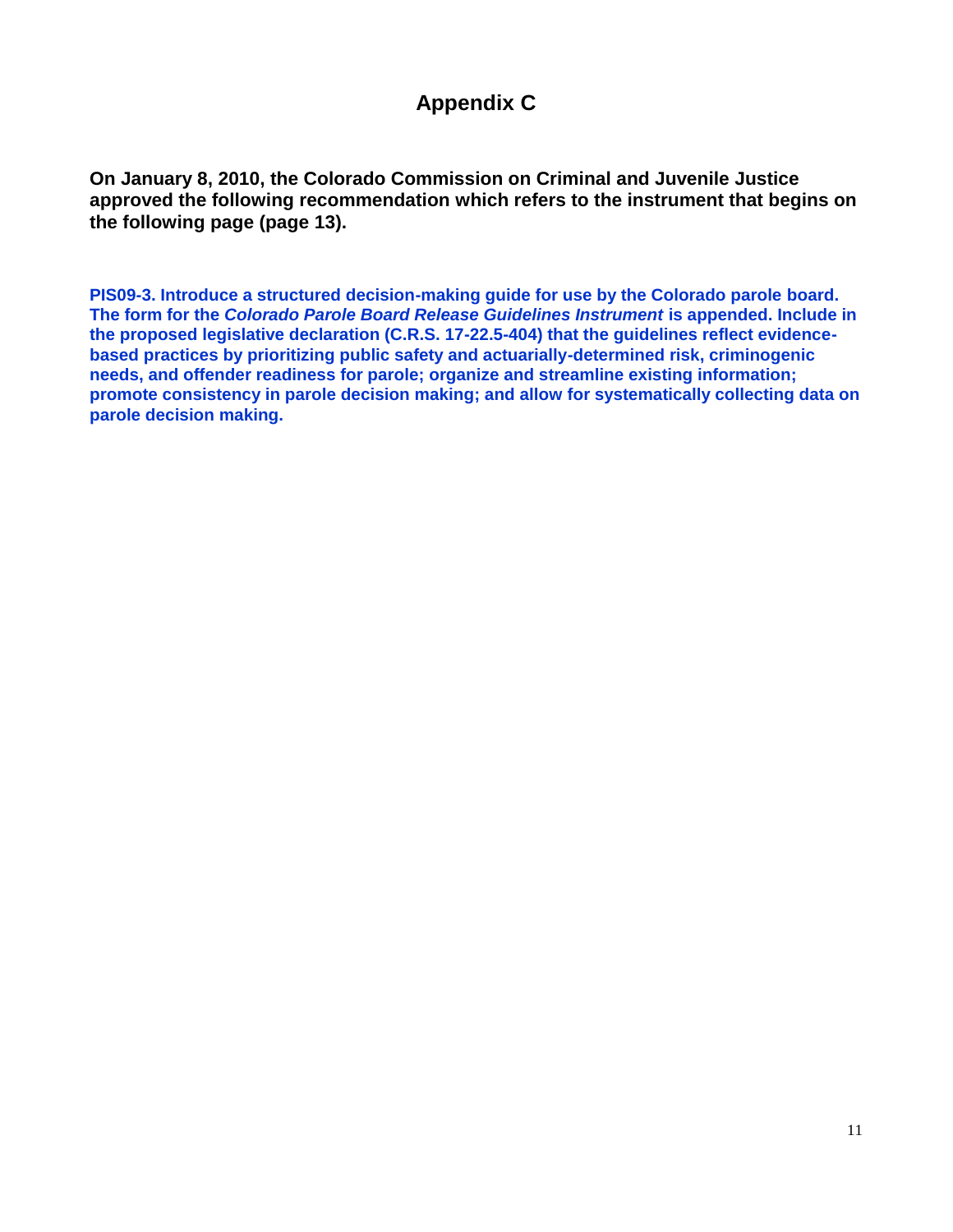#### **Colorado Parole Board Release Guidelines Instrument**

Colorado Revised Statute § 17-22.5-404 lists the factors the parole board must consider in deciding whether to release someone to discretionary parole. The goal of this administrative release guideline instrument is to provide a framework for the Colorado parole board to evaluate and weigh the statutorily mandated factors, victim, and community impact, in their decision making and offer advisory decision recommendations. These guidelines are advisory and parole board members retain the authority to make the release decision that s/he believes is most appropriate in any particular case. This administrative release guideline instrument is not to be used in considering those inmates for discretionary release for whom the Sex Offender Management Board has established separate and distinct release guidelines.

| <b>Inmate Information</b>                                                                                                                                                                                                                   |                                                                      |                                                                                        |                                                             |  |  |  |
|---------------------------------------------------------------------------------------------------------------------------------------------------------------------------------------------------------------------------------------------|----------------------------------------------------------------------|----------------------------------------------------------------------------------------|-------------------------------------------------------------|--|--|--|
|                                                                                                                                                                                                                                             |                                                                      |                                                                                        |                                                             |  |  |  |
| Custody Level: $\Box V$ $\Box IV$ $\Box III$ $\Box II$ $\Box I$                                                                                                                                                                             |                                                                      |                                                                                        |                                                             |  |  |  |
| Victim notification required pursuant to Victim's Rights Act: $\Box$ Yes $\Box$ No                                                                                                                                                          |                                                                      |                                                                                        |                                                             |  |  |  |
|                                                                                                                                                                                                                                             |                                                                      |                                                                                        |                                                             |  |  |  |
| Has the offender previously absconded or escaped while on community supervision? $\Box$ No $\Box$ Yes, (when and                                                                                                                            |                                                                      |                                                                                        |                                                             |  |  |  |
| Last COPD conviction for Class 1: (date/description) ____________________________                                                                                                                                                           |                                                                      |                                                                                        |                                                             |  |  |  |
| Has inmate been convicted of a COPD violation related to making a verbal or written threat against a victim(s) during the                                                                                                                   |                                                                      |                                                                                        |                                                             |  |  |  |
| <b>STEP 1: Determine Risk Level</b><br>CARAS (dated ______) score_____ $\Box$ very high $\Box$ high $\Box$ medium $\Box$ low $\Box$ very low<br>LSI-R (dated ______) score ____ $\Box$ high (29-54) $\Box$ medium (19-28) $\Box$ low (0-18) |                                                                      |                                                                                        |                                                             |  |  |  |
| <b>STEP 2: Evaluate Criminogenic Needs (LSI-R domains)</b>                                                                                                                                                                                  |                                                                      |                                                                                        |                                                             |  |  |  |
| Education/Employment<br>Financial<br>Family/Marital<br>Accommodation<br>Leisure/Recreation<br>Companions<br>Alcohol/Drug Problems<br>Emotional/Personal<br>Attitude/Orientation                                                             | high<br>high<br>high<br>high<br>high<br>high<br>high<br>high<br>high | medium<br>medium<br>medium<br>medium<br>medium<br>medium<br>medium<br>medium<br>medium | low<br>low<br>low<br>low<br>low<br>low<br>low<br>low<br>low |  |  |  |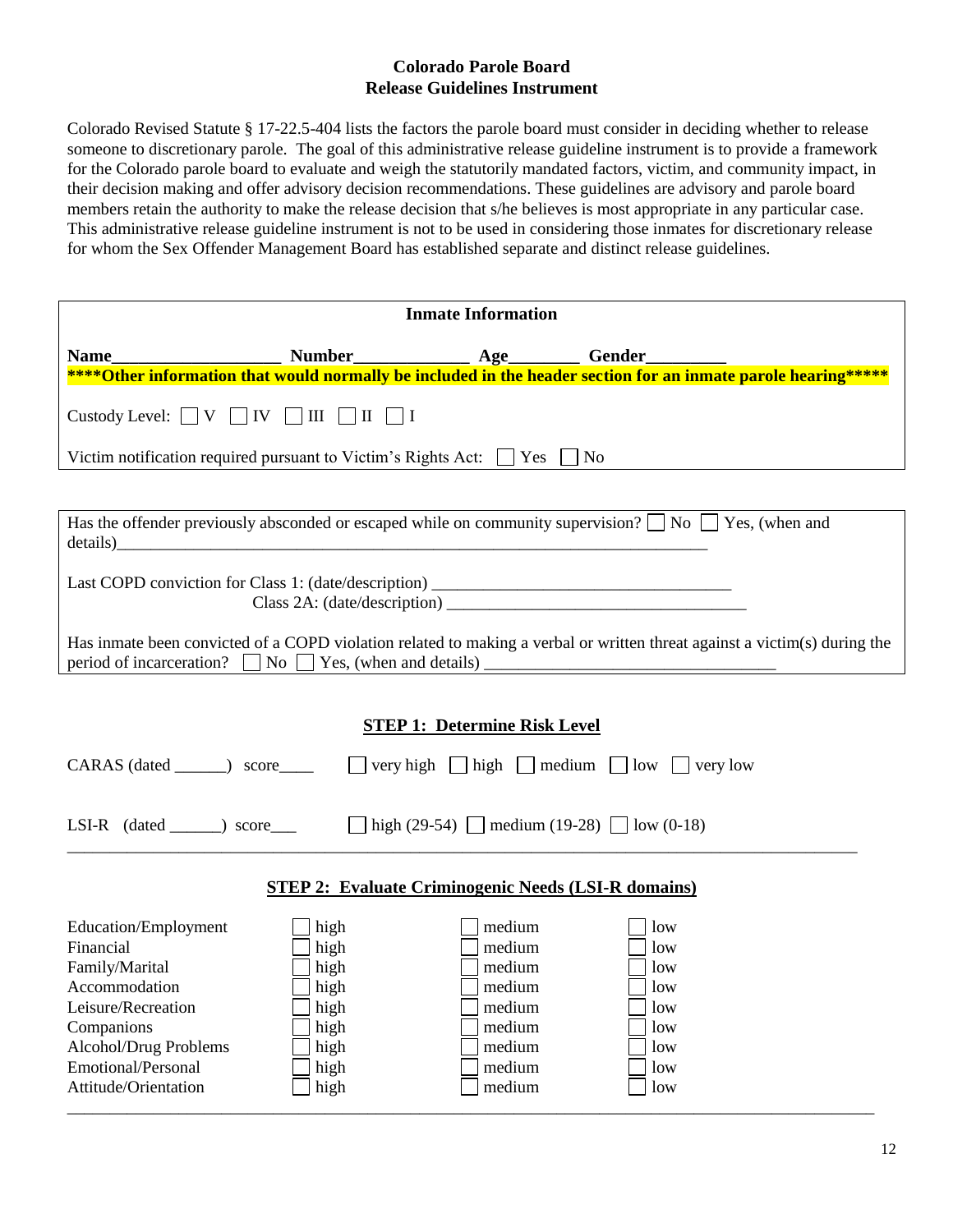## **STEP 3: Evaluate Readiness/Performance**

| <b>Education/Employment</b>                                                                                                               |                                                                                                                           |                                                                 |  |  |
|-------------------------------------------------------------------------------------------------------------------------------------------|---------------------------------------------------------------------------------------------------------------------------|-----------------------------------------------------------------|--|--|
|                                                                                                                                           | Participation/Performance                                                                                                 | $\overline{2}$<br>3<br>0<br>1<br>$^{+}$                         |  |  |
|                                                                                                                                           | Peer interactions                                                                                                         | $\overline{c}$<br>$\mathfrak{Z}$<br>$\mathbf{0}$<br>1<br>$^{+}$ |  |  |
|                                                                                                                                           | Authority interactions                                                                                                    | $\overline{2}$<br>3<br>$\mathbf{0}$<br>1<br>+                   |  |  |
| <b>Financial</b>                                                                                                                          |                                                                                                                           |                                                                 |  |  |
|                                                                                                                                           | Problems                                                                                                                  | $\overline{2}$<br>3<br>$\overline{0}$<br>1<br>$\ddot{}$         |  |  |
| <b>Family/Marital</b>                                                                                                                     |                                                                                                                           |                                                                 |  |  |
|                                                                                                                                           | Dissastisfaction with marital/equivalent                                                                                  |                                                                 |  |  |
|                                                                                                                                           | situation                                                                                                                 | $\overline{c}$<br>3<br>$\mathbf{0}$<br>1<br>$^{+}$              |  |  |
|                                                                                                                                           | Nonrewarding, parental                                                                                                    | $\overline{2}$<br>$\mathfrak 3$<br>1<br>$\theta$<br>$^{+}$      |  |  |
|                                                                                                                                           | Nonrewarding, other                                                                                                       | $\overline{2}$<br>$\mathfrak{Z}$<br>$\boldsymbol{0}$<br>1<br>+  |  |  |
|                                                                                                                                           | Criminal family/spouse                                                                                                    | 2<br>3<br>0<br>+                                                |  |  |
| <b>Accommodation</b>                                                                                                                      |                                                                                                                           |                                                                 |  |  |
|                                                                                                                                           | High crime neighborhood                                                                                                   | $\overline{2}$<br>3<br>$\overline{0}$<br>1<br>$\ddot{}$         |  |  |
| <b>Leisure/Recreation</b>                                                                                                                 |                                                                                                                           |                                                                 |  |  |
|                                                                                                                                           | Could make better use of time                                                                                             | $\overline{2}$<br>3<br>1<br>$\overline{0}$                      |  |  |
|                                                                                                                                           |                                                                                                                           | $\ddot{}$                                                       |  |  |
|                                                                                                                                           |                                                                                                                           |                                                                 |  |  |
| <b>Alcohol/Drug problems</b>                                                                                                              |                                                                                                                           |                                                                 |  |  |
|                                                                                                                                           | Alcohol problem, currently                                                                                                | 2<br>3<br>$\theta$<br>1<br>+                                    |  |  |
|                                                                                                                                           | Drug problem, currently                                                                                                   | $\overline{c}$<br>3<br>$\Omega$<br>+                            |  |  |
| <b>Attitude/Orientation</b>                                                                                                               |                                                                                                                           |                                                                 |  |  |
|                                                                                                                                           | Supportive of crime                                                                                                       | $\ensuremath{\mathfrak{Z}}$<br>2<br>$\overline{0}$<br>1<br>+    |  |  |
|                                                                                                                                           | Unfavorable attitude toward convention                                                                                    | $\overline{2}$<br>3<br>$\Omega$<br>1<br>+                       |  |  |
|                                                                                                                                           |                                                                                                                           |                                                                 |  |  |
|                                                                                                                                           | PROGRESS ASSESSMENT SUMMARY RATINGS                                                                                       |                                                                 |  |  |
| Date PAS completed                                                                                                                        |                                                                                                                           |                                                                 |  |  |
|                                                                                                                                           |                                                                                                                           |                                                                 |  |  |
| PAS I - Work Level                                                                                                                        | $\Box$ N/A<br>$\Box$ high<br>$\Box$ good<br>  fair<br>$\Box$ poor                                                         | disruptive                                                      |  |  |
| <b>PAS II-Academic/Voc</b> $\Box$ N/A $\Box$ good progress                                                                                | $\Box$ fair progress                                                                                                      |                                                                 |  |  |
|                                                                                                                                           |                                                                                                                           | $\Box$ progress $\Box$ minimal progress $\Box$ no progress      |  |  |
| PAS III-medical                                                                                                                           | $\rm N/A$<br>$\Box$ minor/treatable $\Box$ moderate $\Box$ moderately severe $\Box$ severe<br>no limitations              |                                                                 |  |  |
|                                                                                                                                           |                                                                                                                           |                                                                 |  |  |
| PAS IV-substance abuse                                                                                                                    | $\Box$ N/A<br>$\Box$ good progress $\Box$ fair progress $\Box$ minimal progress $\Box$ no progress $\Box$ regressing      |                                                                 |  |  |
|                                                                                                                                           |                                                                                                                           |                                                                 |  |  |
| <b>PAS V-sexual violence</b> $\Box$ N/A $\Box$ good progress                                                                              | $\Box$ fair progress $\Box$ minimal progress $\Box$ no progress $\Box$ regressing                                         |                                                                 |  |  |
| PAS VI-mental health                                                                                                                      |                                                                                                                           |                                                                 |  |  |
|                                                                                                                                           | $\Box$ N/A<br>$\Box$ fair progress $\Box$ minimal progress $\Box$ no progress $\Box$ regressing<br>$\Box$ good progress   |                                                                 |  |  |
| PAS VII-anger                                                                                                                             | $\Box$ fair progress $\Box$ minimal progress $\Box$ no progress $\Box$ regressing<br>N/A<br>$\Box$ good progress          |                                                                 |  |  |
|                                                                                                                                           |                                                                                                                           |                                                                 |  |  |
| PAS VIII-MRDD                                                                                                                             | $\Box$ fair progress $\Box$ minimal progress $\Box$ no progress $\Box$ regressing<br>$\neg N/A \neg \text{good progress}$ |                                                                 |  |  |
|                                                                                                                                           |                                                                                                                           |                                                                 |  |  |
| PAS IX-conduct<br>$\Box$ N/A $\Box$ highly acceptable $\Box$ acceptable $\Box$ moderate $\Box$ unacceptable $\Box$ highly unacceptable    |                                                                                                                           |                                                                 |  |  |
| PAS X-pre-release<br>$\Box$ N/A $\Box$ highly acceptable $\Box$ acceptable $\Box$ moderate $\Box$ unacceptable $\Box$ highly unacceptable |                                                                                                                           |                                                                 |  |  |

## *EVALUATE PROTECTIVE FACTORS (LSI-R RATER SCORE)*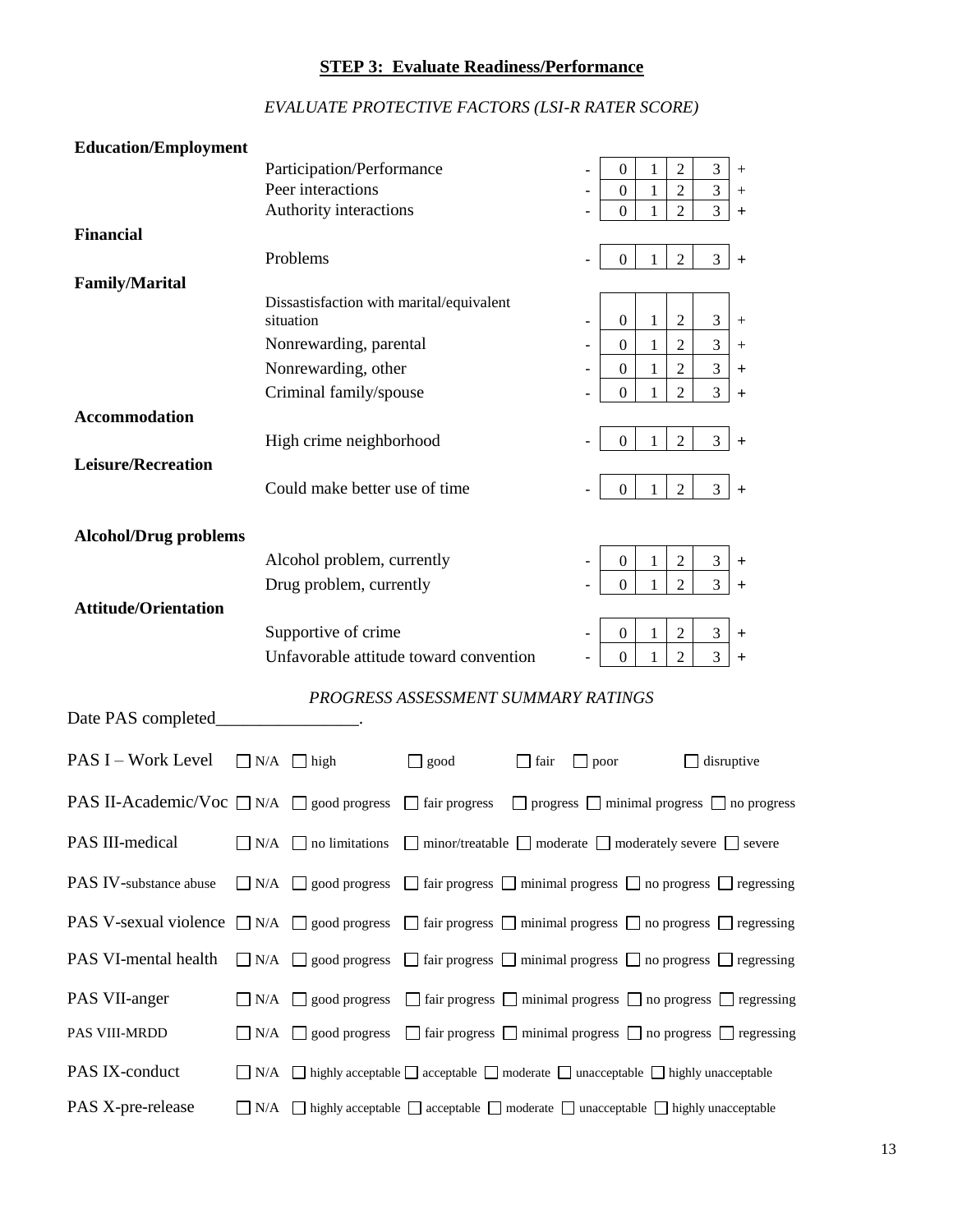\_\_\_\_\_\_\_\_\_\_\_\_\_\_\_\_\_\_\_\_\_\_\_\_\_\_\_\_\_\_\_\_\_\_\_\_\_\_\_\_\_\_\_\_\_\_\_\_\_\_\_\_\_\_\_\_\_\_\_\_\_\_\_\_\_\_\_\_\_\_\_\_\_\_\_\_\_\_\_\_\_\_\_\_\_\_\_\_\_

\_\_\_\_\_\_\_\_\_\_\_\_\_\_\_\_\_\_\_\_\_\_\_\_\_\_\_\_\_\_\_\_\_\_\_\_\_\_\_\_\_\_\_\_\_\_\_\_\_\_\_\_\_\_\_\_\_\_\_\_\_\_\_\_\_\_\_\_\_\_\_\_\_\_\_\_\_\_\_\_\_\_\_\_\_\_\_\_\_

\_\_\_\_\_\_\_\_\_\_\_\_\_\_\_\_\_\_\_\_\_\_\_\_\_\_\_\_\_\_\_\_\_\_\_\_\_\_\_\_\_\_\_\_\_\_\_\_\_\_\_\_\_\_\_\_\_\_\_\_\_\_\_\_\_\_\_\_\_\_\_\_\_\_\_\_\_\_\_\_\_\_\_\_\_\_\_\_\_

\_\_\_\_\_\_\_\_\_\_\_\_\_\_\_\_\_\_\_\_\_\_\_\_\_\_\_\_\_\_\_\_\_\_\_\_\_\_\_\_\_\_\_\_\_\_\_\_\_\_\_\_\_\_\_\_\_\_\_\_\_\_\_\_\_\_\_\_\_\_\_\_\_\_\_\_\_\_\_\_\_\_\_\_\_\_\_\_\_

\_\_\_\_\_\_\_\_\_\_\_\_\_\_\_\_\_\_\_\_\_\_\_\_\_\_\_\_\_\_\_\_\_\_\_\_\_\_\_\_\_\_\_\_\_\_\_\_\_\_\_\_\_\_\_\_\_\_\_\_\_\_\_\_\_\_\_\_\_\_\_\_\_\_\_\_\_\_\_\_\_\_\_\_\_\_\_\_\_

\_\_\_\_\_\_\_\_\_\_\_\_\_\_\_\_\_\_\_\_\_\_\_\_\_\_\_\_\_\_\_\_\_\_\_\_\_\_\_\_\_\_\_\_\_\_\_\_\_\_\_\_\_\_\_\_\_\_\_\_\_\_\_\_\_\_\_\_\_\_\_\_\_\_\_\_\_\_\_\_\_\_\_\_\_\_\_\_\_

#### Suitability of parole sponsor:

Suitability of residence:

Recommendation for additional conditions:

After evaluating all of these factors, an inmate is categorized as being "high", "average", or "low" readiness for reentry.

**OVERALL PAROLE READINESS**  $\Box$  high  $\Box$  average  $\Box$  low

- $\bullet$ HIGH readiness is defined as an inmate who has fully participated in and/or successfully completed recommended programs available to him/her (or is likely to participate and successfully complete recommended programs in the community), has demonstrated an acceptable level of institutional behavior, has had few major conduct violations, and has a strong parole plan.
- AVERAGE readiness is defined as an inmate that has fully participated in and/or successfully completed some  $\bullet$ of the recommended core programs available to him/her (or is likely to participate and successfully complete recommended programs in the community), has demonstrated an acceptable level of institutional behavior, has had few major conduct violations, and has an adequate parole plan.
- LOW readiness is defined as an inmate who has refused, not fully participated and/or unsuccessfully completed  $\bullet$ recommended programs available to him/her (and is not likely to participate and/or successfully complete recommended programs in the community), has not demonstrated an acceptable level of institutional behavior, has a pattern of major conduct violations, and does not have an adequate parole plan.

#### **STEP 4: Parole release decision**

Very low risk: the guidelines suggest the inmate is to be RELEASED to discretionary parole at the first (or any subsequent) parole hearing unless:

- the inmate had harassed the victim either verbally or in writing during the period of incarceration; (if present, the  $\bullet$ parole board should delay release until it is established that the inmate does not pose a threat to the victim and an adequate supervision plan can be developed); or
- the inmate was convicted of a Class I Code of Penal Discipline violation within the past twelve months or a Class  $\bullet$ II violation within the past three months; (if present, the parole board should delay release until the inmate meets the timeline for being violation free as indicated above); or
- the inmate is currently incarcerated after being regressed from community corrections as a transition inmate; (if  $\bullet$ present, the parole board does not necessarily have to deny parole but should consider whether any special conditions of parole are warranted based on the reasons for the regression).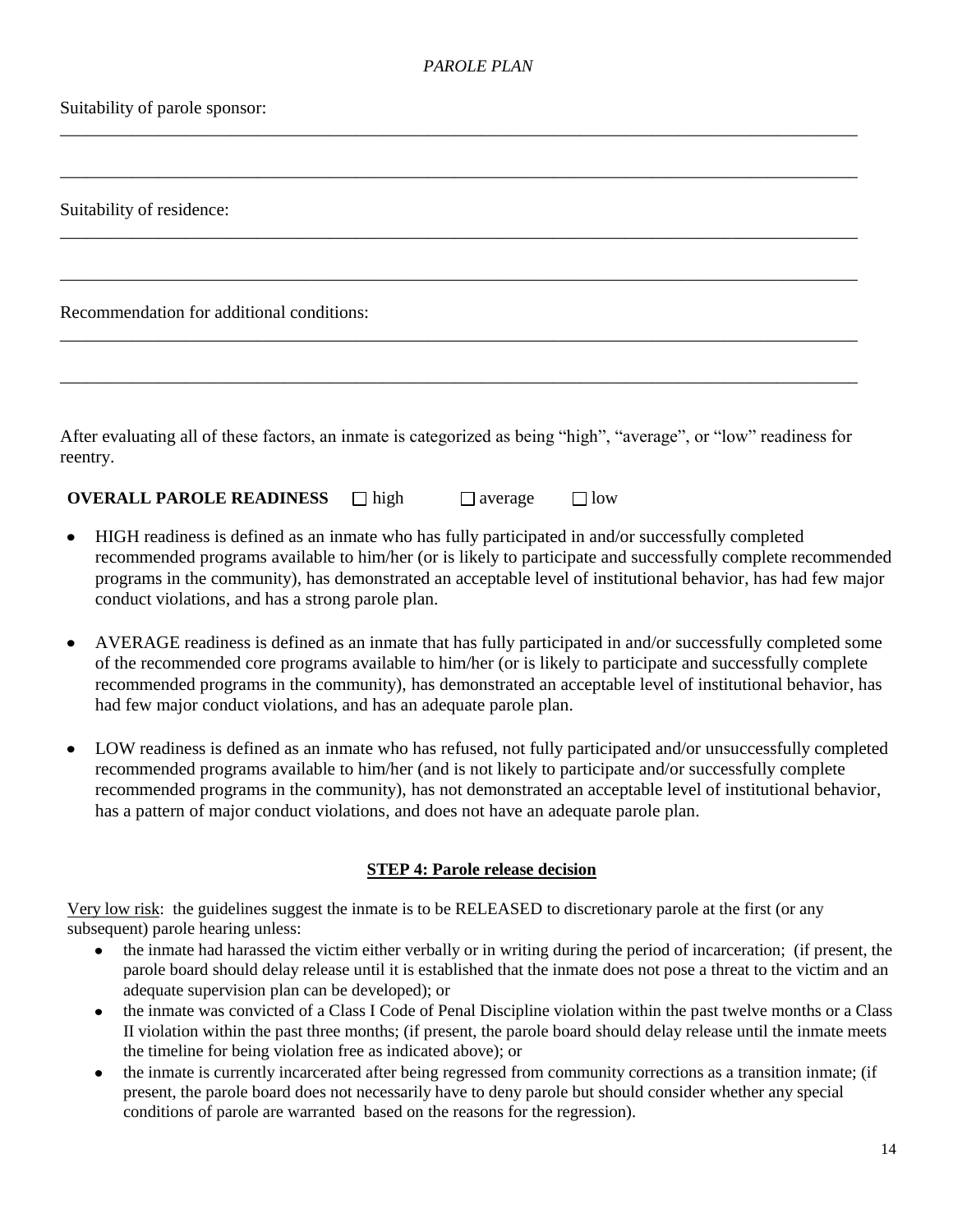Very high risk: the guidelines suggest NOT TO RELEASE on discretionary parole unless:

- there are factors such as advanced age, medical disability, or successful completion of an intensive treatment  $\bullet$  . program that would significantly reduce the risk of re-offense; or
- the parole board has confidence that risk can be reasonably controlled with intensive supervision.

Low, medium or high risk: For those inmates assessed as low, medium or high risk, the advisory decision options are outlined in the following risk by readiness matrix:

|               | <b>High Readiness</b>                                                          | <b>Average Readiness</b>                                                         | <b>Low Readiness</b>                                                             |
|---------------|--------------------------------------------------------------------------------|----------------------------------------------------------------------------------|----------------------------------------------------------------------------------|
| Low           | Advisory decision recommendation is                                            | Advisory decision recommendation is                                              | Advisory decision recommendation is                                              |
| <b>Risk</b>   | to RELEASE if:                                                                 | to RELEASE if:                                                                   | to NOT RELEASE.                                                                  |
|               | a suitable parole plan can be                                                  | a suitable parole plan can be                                                    | If the decision is to NOT RELEASE,                                               |
|               | developed with conditions and                                                  | developed with conditions and                                                    | the parole board should indicate to the                                          |
|               | transition services to adequately                                              | transition services to adequately                                                | inmate areas that would address the                                              |
|               | address risk.                                                                  | address risk.                                                                    | issues or concerns of the parole board.                                          |
|               | If the decision is to NOT RELEASE,                                             | If the decision is to NOT RELEASE,                                               | If the parole board recommends that a<br>program be completed, the prison case   |
|               | the parole board should indicate to the                                        | the parole board should indicate to the                                          | manager should assist the inmate in                                              |
|               | inmate areas that would address the                                            | inmate areas that would address the                                              | enrolling or being prioritized for                                               |
|               | issues or concerns of the parole board.                                        | issues or concerns of the parole board.                                          | enrollment in that program prior to the                                          |
|               | If the parole board recommends that a                                          | If the parole board recommends that a                                            | next scheduled parole hearing, to the                                            |
|               | program be completed, the prison case                                          | program be completed, the prison case                                            | greatest extent possible.                                                        |
|               | manager should assist the inmate in<br>enrolling or being prioritized for      | manager should assist the inmate in<br>enrolling or being prioritized for        | If the decision is to RELEASE, the                                               |
|               | enrollment in that program prior to the                                        | enrollment in that program prior to the                                          | parole board should ensure that a                                                |
|               | next scheduled parole hearing, to the                                          | next scheduled parole hearing, to the                                            | suitable parole plan can be developed                                            |
|               | greatest extent possible.                                                      | greatest extent possible.                                                        | with special conditions and transition                                           |
|               |                                                                                |                                                                                  | services to adequately address risk.                                             |
| <b>Medium</b> | Advisory decision recommendation is                                            | Advisory decision recommendation is                                              | Advisory decision option is to NOT                                               |
| <b>Risk</b>   | to RELEASE if:                                                                 | to RELEASE if:                                                                   | RELEASE.                                                                         |
|               |                                                                                |                                                                                  |                                                                                  |
|               | a suitable parole plan can be                                                  | a suitable parole plan can be                                                    | If the decision is to NOT RELEASE,                                               |
|               | developed with conditions and                                                  | developed with conditions and                                                    | the parole board should indicate to the                                          |
|               | transition services to adequately<br>address risk.                             | transition services to adequately<br>address risk.                               | inmate areas that would address the<br>issues or concerns of the parole board.   |
|               |                                                                                |                                                                                  | If the parole board recommends that a                                            |
|               | If the decision is to NOT RELEASE,                                             | If the decision is to NOT RELEASE,                                               | program be completed, the prison case                                            |
|               | the parole board should indicate to the                                        | the parole board should indicate to the                                          | manager should assist the inmate in                                              |
|               | inmate areas that would address the                                            | inmate areas that would address the                                              | enrolling or being prioritized for                                               |
|               | issues or concerns of the parole board.                                        | issues or concerns of the parole board.<br>If the parole board recommends that a | enrollment in that program prior to the<br>next scheduled parole hearing, to the |
|               | If the parole board recommends that a<br>program be completed, the prison case | program be completed, the prison case                                            | greatest extent possible.                                                        |
|               | manager should assist the inmate in                                            | manager should assist the inmate in                                              |                                                                                  |
|               | enrolling or being prioritized for                                             | enrolling or being prioritized for                                               | If the decision is to RELEASE, the                                               |
|               | enrollment in that program prior to the                                        | enrollment in that program prior to the                                          | parole board should ensure that a                                                |
|               | next scheduled parole hearing, to the                                          | next scheduled parole hearing, to the                                            | suitable parole plan can be developed                                            |
|               | greatest extent possible.                                                      | greatest extent possible.                                                        | with special conditions and transition                                           |
|               |                                                                                | Or parole board should determine                                                 | services to adequately address risk.                                             |
|               |                                                                                | whether the inmate should be referred                                            | Or parole board should determine                                                 |
|               |                                                                                | to community corrections or                                                      | whether the inmate should be referred                                            |
|               |                                                                                | residential treatment program.                                                   | to community corrections or                                                      |
|               |                                                                                |                                                                                  | residential treatment program.                                                   |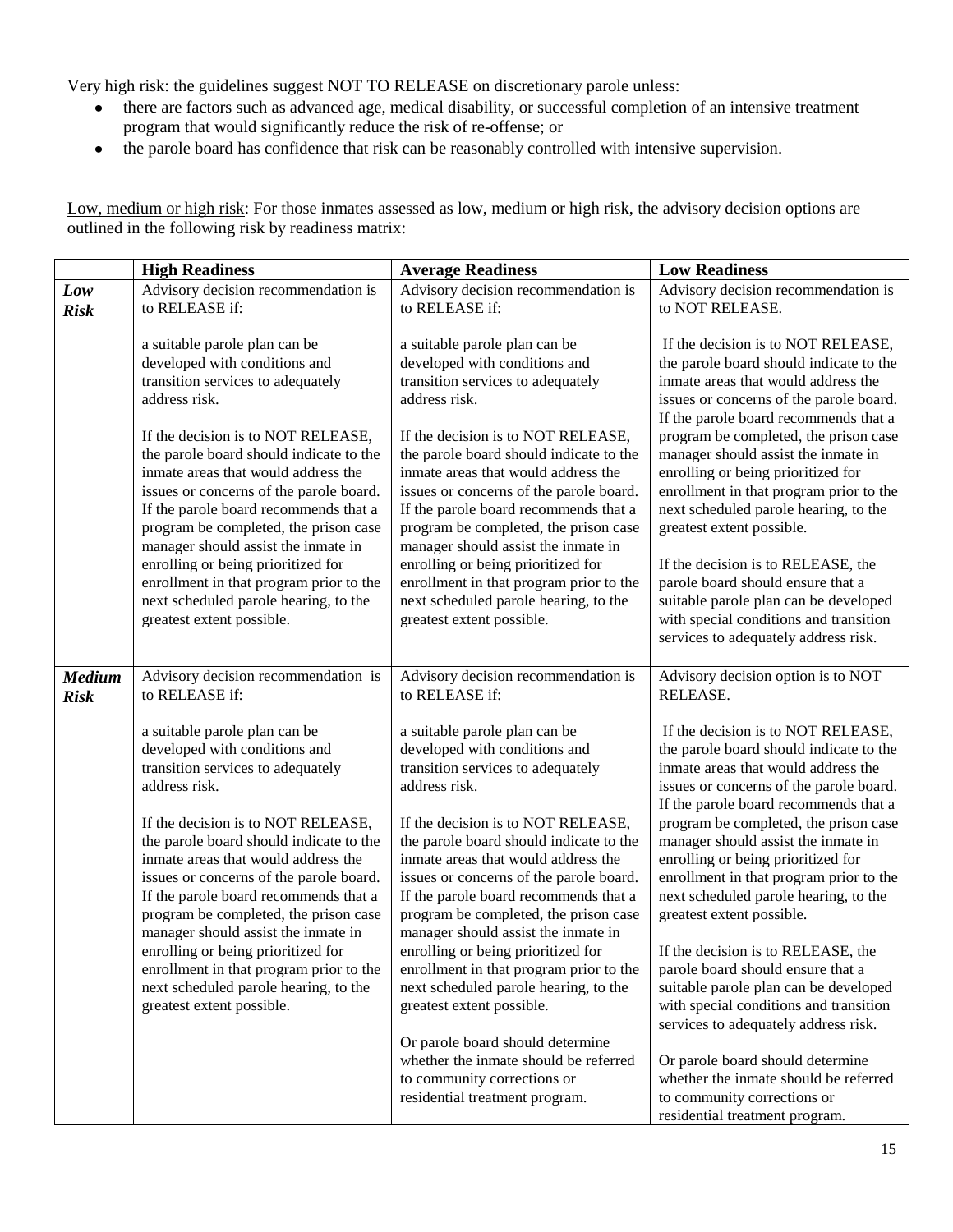|             | <b>High Readiness</b>                   | <b>Average Readiness</b>                                                                                                                                                                                                                                                                          | <b>Low Readiness</b>                                                                                                                                                                                                                                               |
|-------------|-----------------------------------------|---------------------------------------------------------------------------------------------------------------------------------------------------------------------------------------------------------------------------------------------------------------------------------------------------|--------------------------------------------------------------------------------------------------------------------------------------------------------------------------------------------------------------------------------------------------------------------|
| <b>High</b> | Advisory decision option is to          | Advisory decision option is to NOT                                                                                                                                                                                                                                                                | Advisory decision option is to NOT                                                                                                                                                                                                                                 |
| risk        | <b>RELEASE</b> if                       | RELEASE.                                                                                                                                                                                                                                                                                          | RELEASE.                                                                                                                                                                                                                                                           |
|             | a suitable parole plan can be           | The parole board should indicate to                                                                                                                                                                                                                                                               | The parole board should indicate to                                                                                                                                                                                                                                |
|             | developed with special conditions and   | the inmate areas the inmate can work                                                                                                                                                                                                                                                              | the inmate areas the inmate can work                                                                                                                                                                                                                               |
|             | transition services to ensure effective | on to increase their readiness in                                                                                                                                                                                                                                                                 | on to increase their readiness prior to                                                                                                                                                                                                                            |
|             | monitoring and accountability.          | preparation for the next parole                                                                                                                                                                                                                                                                   | the next parole hearing.                                                                                                                                                                                                                                           |
|             | Or parole board should determine        | hearing.                                                                                                                                                                                                                                                                                          | Or parole board should determine                                                                                                                                                                                                                                   |
|             | whether the inmate should be referred   | Or parole board should determine                                                                                                                                                                                                                                                                  | whether the inmate should be referred                                                                                                                                                                                                                              |
|             | to community corrections or             | whether the inmate should be referred                                                                                                                                                                                                                                                             | to community corrections or                                                                                                                                                                                                                                        |
|             | residential treatment program.          | to community corrections or<br>residential treatment program.<br>If the decision is to RELEASE, the<br>parole board should ensure that a<br>suitable parole plan is developed with<br>special conditions and transition<br>services that provides for effective<br>monitoring and accountability. | residential treatment program.<br>If the decision is to RELEASE, the<br>parole board should ensure that a<br>suitable parole plan is developed with<br>special conditions and transition<br>services that provides for effective<br>monitoring and accountability. |

### **STEP 5: Setting Conditions**

One of the important roles of the releasing authority is to set conditions of release. The Board has established a list of standard conditions applicable to all offenders released to the supervision of the Division of Adult Parole, Community Corrections, Youth Offender System.

In addition to the standard conditions of release, some offenders may need additional "special conditions" based on their individual risk and need and/or statutory mandates. Special conditions should address the issues for the individual offender identified by the LSI-R. and/or specific issues identified in the progress assessment summary. Great care should be taken to ensure that any special condition is consistent with the criminogenic need area identified by the LSI-R or specific criminogenic need area identified in the progress assessment summary. If there is a need for further evaluation or assessment of a particular criminogenic need area, it is recommended that the Board request an assessment of that area or issue in the community upon release and direct the offender to comply with recommendation(s) that are developed by the parole officer as a result of the assessment.

#### **STEP 6: Notice of Colorado Parole Board Action Form**

The parole board action form will be revised to reflect these guidelines, provide required data, and to adequately capture the parole board's decision-making rationale. If the parole board departs from the advisory decision recommendation, the rationale for such should be documented on the action form.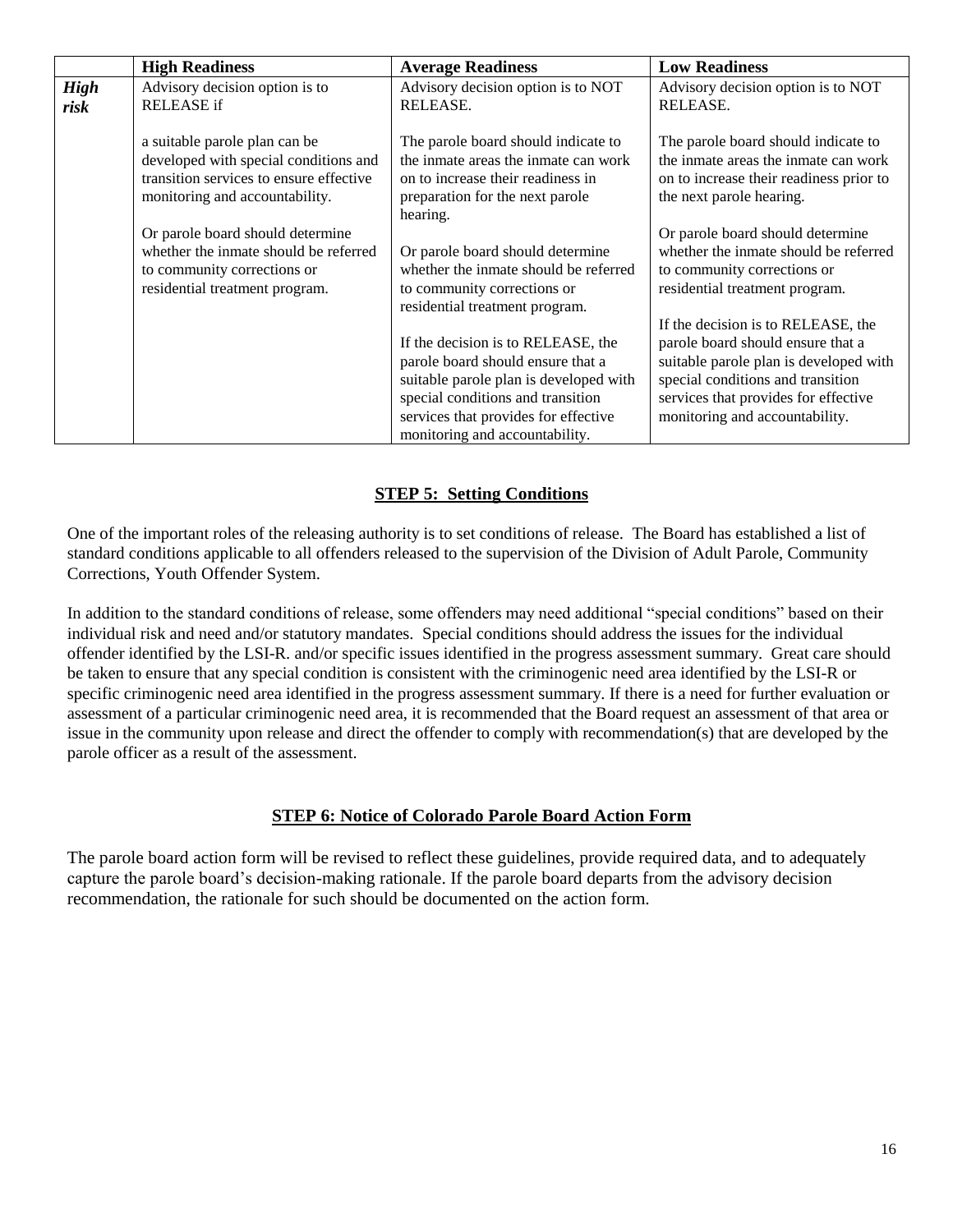# **Appendix D**

**The Post-Incarceration Supervision Task Force of the Colorado Commission on Criminal and Juvenile Justice approved to forward to the Commission for discussion and possible recommendation the following modification to C.R.S. 17-22.5-404, Parole Guidelines. The modification updates the current statute, which was drafted more than two decades ago, and it ensures that it corresponds with the** *Colorado Parole Board Release Guidelines Instrument* **(see Appendix C).**

**On February 5, 2010, the Commission will vote on whether to recommend that the language in C.R.S. 17-22.5-404 be replaced with the following.** 

## **C.R.S. 17-22.5-404 Parole guidelines.**

Legislative declaration. (1) The General Assembly hereby finds that:

- The risk of reoffense shall be a central consideration by the parole board in making decisions related to the timing and conditions of release on parole or revocation from parole.
- Research demonstrates that structured assessment tools can predict the risk of reoffense more effectively than professional judgment alone. These studies show that seasoned professionals who rely exclusively on their experience and professional judgment predict recidivism rates no better than chance. The use of actuarial tools, however, has been demonstrated to improve prediction rates. The best predictive outcomes are derived from a combination of empirically-based actuarial tools combined with clinical judgment.
- Although the parole board is made up of individuals, using structured decisionmaking unites the parole board members with a common philosophy and set of goals and purposes while retaining the authority of individual parole board members to make decisions that he or she believes are appropriate given the particular situation.
- Structured decision making by the parole board also provides for greater accountability, standards for evaluating results, and transparency of decision-making that can be better communicated to victims, offenders, other criminal justice professionals, and the community.
- An offender's likelihood of success can be increased by aligning the intensity and type of parole supervision, conditions of release, and services with assessed risk and need level.

(1) As to any person sentenced for a class 2, class 3, class 4, class 5, or class 6 felony who is eligible for parole pursuant to section 17-22.5-403, or a person who is eligible for parole pursuant to section 17-22.5-403.7, the board may consider all applications for parole, as well as all persons to be supervised under any interstate compact, and may parole any person who is sentenced or committed to a correctional facility when the board determines, by using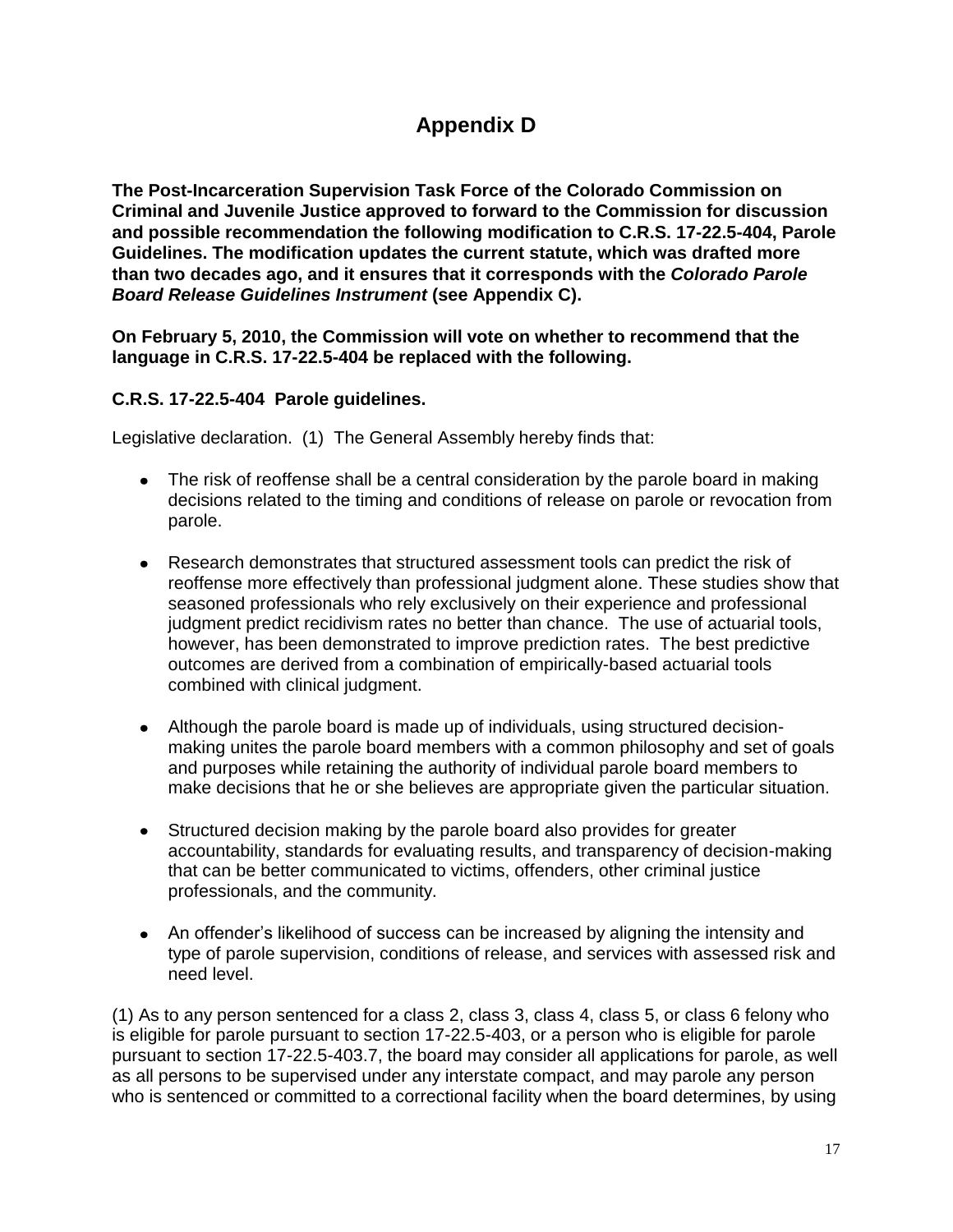the guidelines established by this section, that there is a reasonable probability that the person will not thereafter violate the law and that the person's release from institutional custody is compatible with public safety. The board shall consider the risk of violence to the public in every release decision it makes.

(2) In considering offenders for parole, the board shall consider, but need not be limited to, the following factors:

- (a) assessed risk of reoffense level
- (b) assessed criminogenic need level
- (c) program or treatment participation and progress
- (d) institutional conduct
- (e) adequacy of parole plan

(f) the testimony or written statement of the victim of the crime or a relative of the victim, if the victim has died, pursuant to section 17-2-214

(g) whether the offender has harassed or threatened the victim either verbally or in writing while under sentence

(h) aggravating or mitigating factors from the criminal case that are relevant in determining the risk of reoffense

(i) the testimony or written statement from a prospective parole sponsor, employer or other person that would be available to assist the offender if released on parole.

(j) whether the offender had previously absconded or escaped while on community supervision.

(3) (a) The parole board shall use the Colorado risk assessment scale as developed by the division of criminal justice of the department of public safety in considering inmates for release on parole or revocation from parole. This risk assessment scale shall include criteria which statistically have been shown to be good predictors of risk of reoffense. The division of criminal justice shall validate the Colorado risk assessment scale whenever the predictive accuracy, as determined by data collection, falls below an acceptable level of predictive accuracy of the scale as determined by the state board of parole and the division of adult parole. Such validation shall be carried out at least every five years.

(b) The parole board shall also use an administrative release guideline instrument in evaluating an application for parole. This instrument will provide the parole board with consistent and comprehensive information relevant to the factors listed in subsection (2). The administrative release guideline instrument will also include a matrix of advisory decision recommendations for the different risk levels.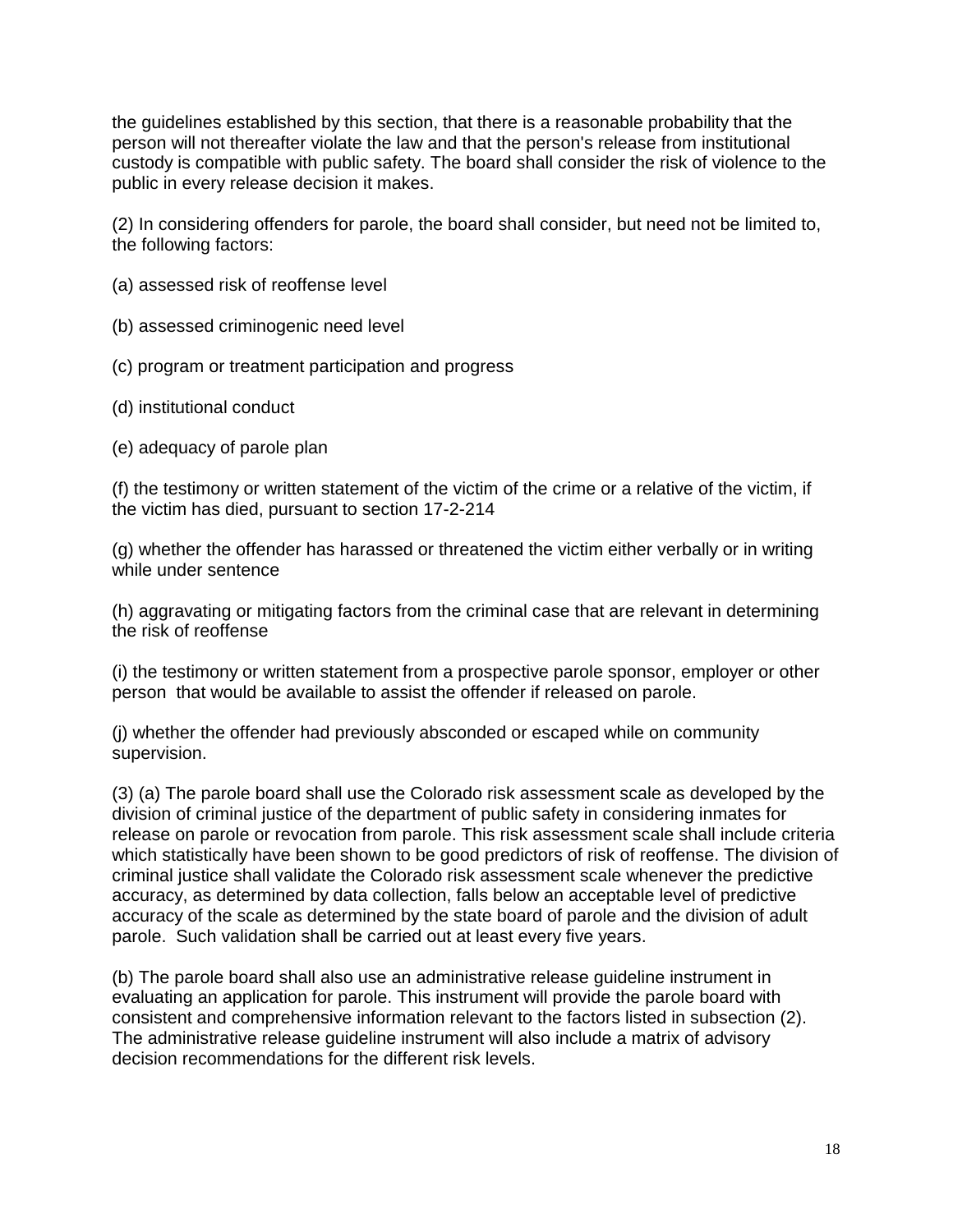(c) The goal of this administrative release guideline instrument is to provide a framework for the parole board to evaluate and weigh the statutorily mandated factors and victim and community impact in their decision making and to offer decision recommendations. These guidelines are advisory and parole board members retain the authority to make the release decision that is most appropriate in any particular case.

(d) This administrative release guideline instrument shall not be used in considering those inmates classified as sex offenders with indeterminate sentences for whom the Sex Offender Management Board pursuant to 18-1.3-1009 has established separate and distinct release guidelines. The Sex Offender Management Board in collaboration with the department of corrections, the judicial department, and the state board of parole shall develop a specific sex offender release guideline instrument for use by the state board of parole for those inmates classified as sex offenders with determinate sentences.

(e) The division of criminal justice shall, in cooperation with the department of corrections and the state board of parole, provide training on the use of the administrative guideline instruments and the Colorado risk assessment scale to personnel of the department of corrections, the parole board, administrative hearing officers and release hearing officers. Such training shall be carried out on a semiannual basis.

(f) The division of criminal justice, the department of corrections, and the state board of parole shall cooperate to develop parole board action forms consistent with this statute that captures the rationale for decision-making which shall be published as official forms of the department of corrections.

(4) (a) In reviewing a complaint for parole revocation, the parole board and administrative hearing officer shall consider, but need not be limited to, the following factors:

(I) assessed risk of reoffense level

(II) seriousness of the technical violation

(III) frequency of technical violation(s)

(IV) effort by the parolee to comply with previous corrective action plan or other remediation plan required by the parole board or parole officer

(V) the imposition of intermediate sanctions by the parole officer in response to the technical violations which form the basis of the complaint for revocation

(VI) whether modification of parole conditions is appropriate and consistent with public safety in lieu of revocation

(b) The department of corrections in consultation with the parole board shall develop and use an administrative revocation guideline instrument in evaluating complaints filed for parole revocation. This instrument will provide the parole board with consistent and comprehensive information on the factors identified in subsection 4(a). This instrument will also include a matrix of advisory decision recommendations for the different risk levels.